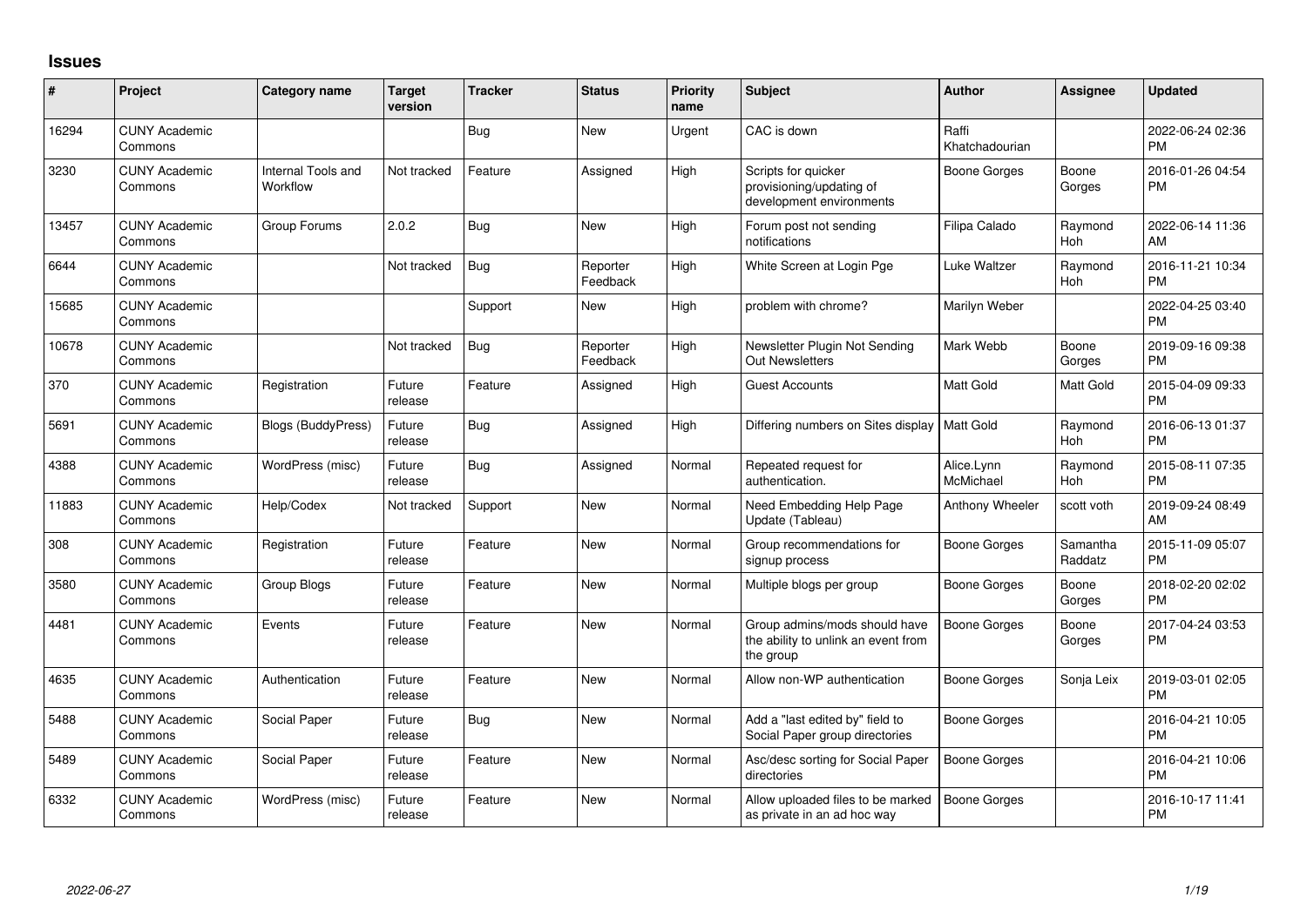| $\#$  | Project                         | <b>Category name</b>           | <b>Target</b><br>version | <b>Tracker</b> | <b>Status</b> | <b>Priority</b><br>name | Subject                                                                                                      | Author              | <b>Assignee</b> | <b>Updated</b>                |
|-------|---------------------------------|--------------------------------|--------------------------|----------------|---------------|-------------------------|--------------------------------------------------------------------------------------------------------------|---------------------|-----------------|-------------------------------|
| 7022  | <b>CUNY Academic</b><br>Commons | Announcements                  | Future<br>release        | Bug            | New           | Normal                  | Sitewide announcements should<br>be displayed on, and dismissable<br>from, mapped domains                    | <b>Boone Gorges</b> | Boone<br>Gorges | 2018-03-22 10:18<br>AM        |
| 7663  | <b>CUNY Academic</b><br>Commons | Social Paper                   | Future<br>release        | Bug            | New           | Normal                  | Social Paper notifications not<br>formatted correctly on secondary<br>sites                                  | <b>Boone Gorges</b> | Boone<br>Gorges | 2018-04-16 03:52<br>РM        |
| 9720  | <b>CUNY Academic</b><br>Commons | Authentication                 | Future<br>release        | Feature        | New           | Normal                  | The Commons should be an<br>oAuth provider                                                                   | <b>Boone Gorges</b> |                 | 2019-03-01 02:04<br>PM        |
| 9926  | <b>CUNY Academic</b><br>Commons | <b>WordPress Plugins</b>       | Future<br>release        | Bug            | New           | Normal                  | twitter-mentions-as-comments<br>cron jobs can run long                                                       | <b>Boone Gorges</b> | Boone<br>Gorges | 2018-10-24 12:34<br><b>PM</b> |
| 10580 | <b>CUNY Academic</b><br>Commons | Information<br>Architecture    | Future<br>release        | Design/UX      | New           | Normal                  | Primary nav item review                                                                                      | Boone Gorges        | Sara Cannon     | 2021-11-19 12:37<br><b>PM</b> |
| 10794 | <b>CUNY Academic</b><br>Commons | Performance                    | Not tracked              | Bug            | New           | Normal                  | Memcached connection<br>occasionally breaks                                                                  | <b>Boone Gorges</b> | Boone<br>Gorges | 2018-12-06 03:30<br>PM        |
| 11024 | <b>CUNY Academic</b><br>Commons | WordPress (misc)               | Future<br>release        | Bug            | New           | Normal                  | Subsites should not show "you<br>should update your .htaccess<br>now" notice after permalink<br>setting save | Boone Gorges        |                 | 2019-01-28 01:35<br><b>PM</b> |
| 11392 | <b>CUNY Academic</b><br>Commons |                                | Future<br>release        | <b>Bug</b>     | New           | Normal                  | Migrate users away from<br><b>StatPress</b>                                                                  | <b>Boone Gorges</b> |                 | 2019-04-23 03:53<br><b>PM</b> |
| 11834 | <b>CUNY Academic</b><br>Commons | <b>Group Files</b>             | Future<br>release        | Feature        | New           | Normal                  | Improved tools for managing<br>group file folders                                                            | <b>Boone Gorges</b> | Sonja Leix      | 2019-09-06 03:55<br><b>PM</b> |
| 12042 | <b>CUNY Academic</b><br>Commons | <b>Email Notifications</b>     | Future<br>release        | Feature        | New           | Normal                  | Improved error logging for BPGES   Boone Gorges<br>send queue                                                |                     | Boone<br>Gorges | 2021-11-19 12:25<br><b>PM</b> |
| 12091 | <b>CUNY Academic</b><br>Commons | Group Files                    | Future<br>release        | Feature        | New           | Normal                  | Improved pre-upload file<br>validation for bp-group-documents                                                | <b>Boone Gorges</b> | Boone<br>Gorges | 2019-11-14 01:21<br><b>PM</b> |
| 12911 | <b>CUNY Academic</b><br>Commons |                                | Not tracked              | Feature        | <b>New</b>    | Normal                  | Block access to xmlrpc.php based<br>on User-Agent                                                            | <b>Boone Gorges</b> | Boone<br>Gorges | 2020-06-09 05:12<br>PM        |
| 13048 | <b>CUNY Academic</b><br>Commons | Shortcodes and<br>embeds       | Future<br>release        | Feature        | New           | Normal                  | Jupyter Notebooks support                                                                                    | <b>Boone Gorges</b> |                 | 2020-07-14 11:46<br>AM        |
| 13331 | <b>CUNY Academic</b><br>Commons | Site cloning                   | Future<br>release        | Bug            | New           | Normal                  | Combine Site Template and<br>Clone operations                                                                | <b>Boone Gorges</b> | Jeremy Felt     | 2021-11-19 12:39<br><b>PM</b> |
| 13358 | <b>CUNY Academic</b><br>Commons | Group Forums                   | Future<br>release        | Feature        | New           | Normal                  | Improved UI for group forum<br>threading settings                                                            | <b>Boone Gorges</b> | Raymond<br>Hoh  | 2021-11-19 12:27<br>PM        |
| 13466 | <b>CUNY Academic</b><br>Commons | Cavalcade                      | Future<br>release        | Feature        | New           | Normal                  | Automated cleanup for duplicate<br>Cavalcade tasks                                                           | <b>Boone Gorges</b> | Boone<br>Gorges | 2020-10-13 05:24<br>PM        |
| 13835 | <b>CUNY Academic</b><br>Commons | WordPress (misc)               | Future<br>release        | Feature        | New           | Normal                  | Allow OneSearch widget to have<br>'CUNY' as campus                                                           | <b>Boone Gorges</b> | Boone<br>Gorges | 2021-11-19 12:39<br><b>PM</b> |
| 13891 | <b>CUNY Academic</b><br>Commons | Internal Tools and<br>Workflow | 2.1.0                    | Feature        | New           | Normal                  | Migrate automated linting to<br>GitHub Actions                                                               | Boone Gorges        | Jeremy Felt     | 2022-05-26 10:45<br>AM        |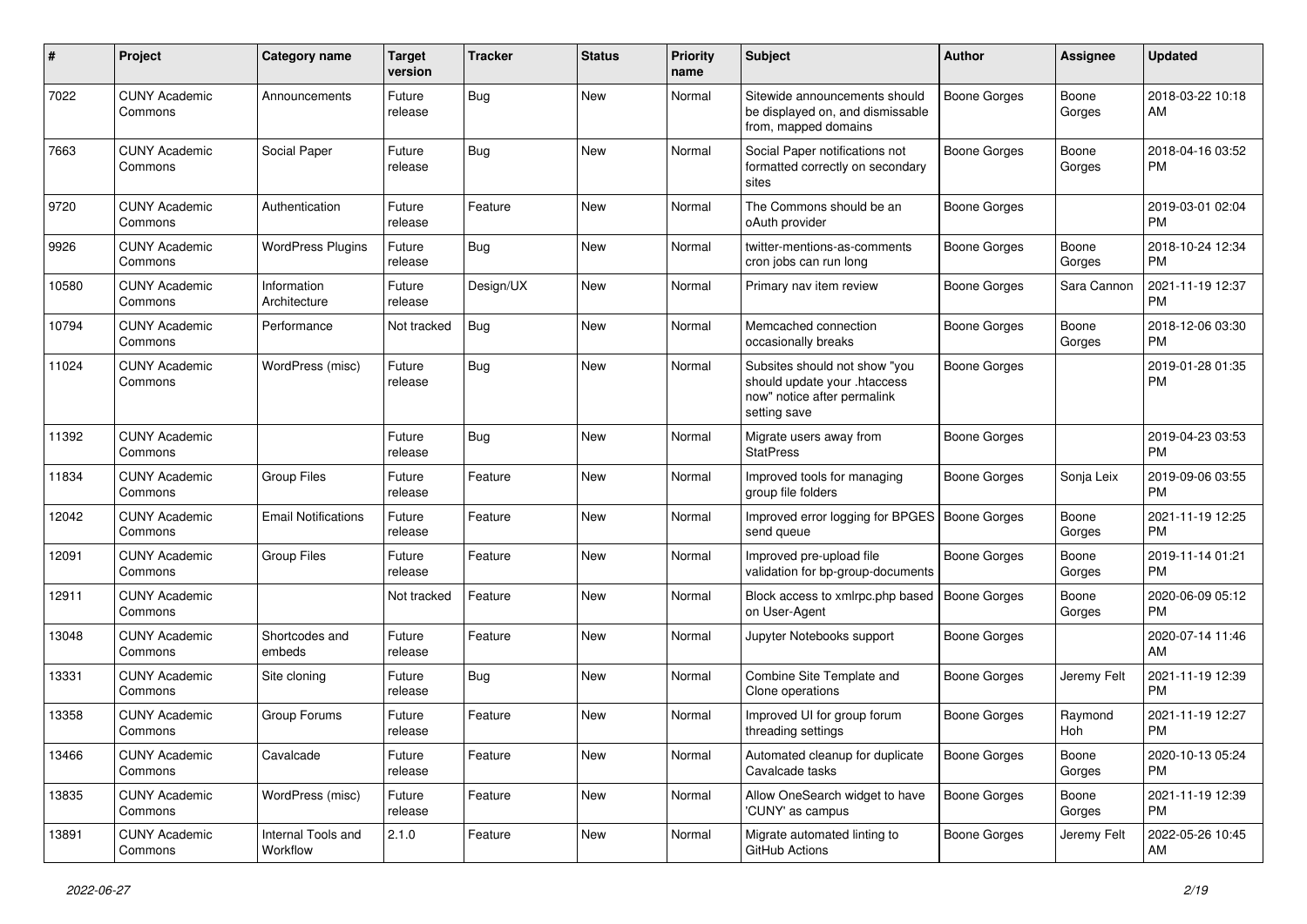| #     | Project                         | <b>Category name</b>           | <b>Target</b><br>version | <b>Tracker</b> | <b>Status</b>        | <b>Priority</b><br>name | Subject                                                                                       | Author              | Assignee        | <b>Updated</b>                |
|-------|---------------------------------|--------------------------------|--------------------------|----------------|----------------------|-------------------------|-----------------------------------------------------------------------------------------------|---------------------|-----------------|-------------------------------|
| 14184 | <b>CUNY Academic</b><br>Commons | <b>Public Portfolio</b>        | Future<br>release        | Feature        | New                  | Normal                  | Centralized mechanism for storing<br>Campus affiliations                                      | <b>Boone Gorges</b> | Boone<br>Gorges | 2022-01-04 11:35<br>AM        |
| 14309 | <b>CUNY Academic</b><br>Commons | Group Library                  | Future<br>release        | Feature        | New                  | Normal                  | Better handling of<br>bp_group_document file<br>download attempts when file is<br>not present | Boone Gorges        | Boone<br>Gorges | 2021-11-19 12:28<br><b>PM</b> |
| 14987 | <b>CUNY Academic</b><br>Commons | <b>WordPress Plugins</b>       | Future<br>release        | Bug            | New                  | Normal                  | Elementor update causes<br>database freeze-up                                                 | Boone Gorges        | Boone<br>Gorges | 2021-11-29 12:02<br>PM.       |
| 15194 | <b>CUNY Academic</b><br>Commons | Internal Tools and<br>Workflow | 2.1.0                    | Feature        | New                  | Normal                  | PHPCS sniff for un-restored<br>switch_to_blog() calls                                         | <b>Boone Gorges</b> | Jeremy Felt     | 2022-05-26 10:45<br>AM        |
| 15883 | <b>CUNY Academic</b><br>Commons |                                | 2.1.0                    | Feature        | New                  | Normal                  | Release BPGES update                                                                          | <b>Boone Gorges</b> | Boone<br>Gorges | 2022-05-26 10:39<br>AM        |
| 618   | <b>CUNY Academic</b><br>Commons | <b>BuddyPress Docs</b>         | Future<br>release        | Feature        | Assigned             | Normal                  | BuddyPress Docs: export formats                                                               | Boone Gorges        | Boone<br>Gorges | 2015-11-09 05:38<br>PM        |
| 1422  | <b>CUNY Academic</b><br>Commons | <b>BuddyPress Docs</b>         | Future<br>release        | Feature        | Assigned             | Normal                  | Make "created Doc" activity icons<br>non-mini                                                 | <b>Boone Gorges</b> | Boone<br>Gorges | 2015-11-09 05:48<br><b>PM</b> |
| 1508  | <b>CUNY Academic</b><br>Commons | WordPress (misc)               | Future<br>release        | Feature        | Assigned             | Normal                  | Share login cookies across<br>mapped domains                                                  | <b>Boone Gorges</b> | Boone<br>Gorges | 2012-07-02 12:12<br>РM        |
| 1744  | <b>CUNY Academic</b><br>Commons | <b>BuddyPress Docs</b>         | Future<br>release        | Feature        | Assigned             | Normal                  | Spreadsheet-style Docs                                                                        | <b>Boone Gorges</b> | Boone<br>Gorges | 2015-11-09 06:13<br>РM        |
| 2832  | <b>CUNY Academic</b><br>Commons | <b>Public Portfolio</b>        | Future<br>release        | Feature        | Assigned             | Normal                  | Improve interface for (not)<br>auto-linking profile fields                                    | Boone Gorges        | Chris Stein     | 2015-01-05 08:52<br><b>PM</b> |
| 3002  | <b>CUNY Academic</b><br>Commons | Search                         | Future<br>release        | Feature        | Assigned             | Normal                  | Overhaul CAC search by using<br>external search appliance                                     | <b>Boone Gorges</b> | Boone<br>Gorges | 2020-07-15 03:05<br><b>PM</b> |
| 3192  | <b>CUNY Academic</b><br>Commons | Group Forums                   | Future<br>release        | Feature        | Assigned             | Normal                  | Customizable forum views for<br>bbPress 2.x group forums                                      | <b>Boone Gorges</b> | Raymond<br>Hoh  | 2015-11-09 12:47<br>РM        |
| 3193  | <b>CUNY Academic</b><br>Commons | Group Forums                   | Future<br>release        | Feature        | Assigned             | Normal                  | bbPress 2.x dynamic roles and<br><b>RBE</b>                                                   | Boone Gorges        | Boone<br>Gorges | 2014-09-30 01:30<br>PM        |
| 3330  | <b>CUNY Academic</b><br>Commons | My Commons                     | Future<br>release        | Feature        | Assigned             | Normal                  | 'Commons Information" tool                                                                    | <b>Boone Gorges</b> | Chris Stein     | 2014-09-22 08:46<br><b>PM</b> |
| 5234  | <b>CUNY Academic</b><br>Commons | Membership                     | Future<br>release        | Feature        | Assigned             | Normal                  | Write Unconfirmed patch for WP                                                                | <b>Boone Gorges</b> | Boone<br>Gorges | 2016-10-24 11:18<br>AM        |
| 11517 | <b>CUNY Academic</b><br>Commons |                                | Not tracked              | Feature        | Assigned             | Normal                  | wp-accessibility plugin should not<br>strip 'target="_blank"' by default                      | <b>Boone Gorges</b> | Laurie Hurson   | 2019-09-24 09:57<br>AM        |
| 12436 | <b>CUNY Academic</b><br>Commons |                                | Not tracked              | Bug            | Assigned             | Normal                  | Nightly system downtime                                                                       | Boone Gorges        |                 | 2020-08-01 09:30<br>AM        |
| 16092 | <b>CUNY Academic</b><br>Commons |                                | Future<br>release        | Feature        | Hold                 | Normal                  | Don't show main site in Site<br>search results                                                | Boone Gorges        | Boone<br>Gorges | 2022-05-17 03:12<br><b>PM</b> |
| 11945 | <b>CUNY Academic</b><br>Commons | Reckoning                      | Future<br>release        | Feature        | Reporter<br>Feedback | Normal                  | Add Comments bubble to<br>Reckoning views                                                     | Boone Gorges        | Boone<br>Gorges | 2019-11-12 05:14<br><b>PM</b> |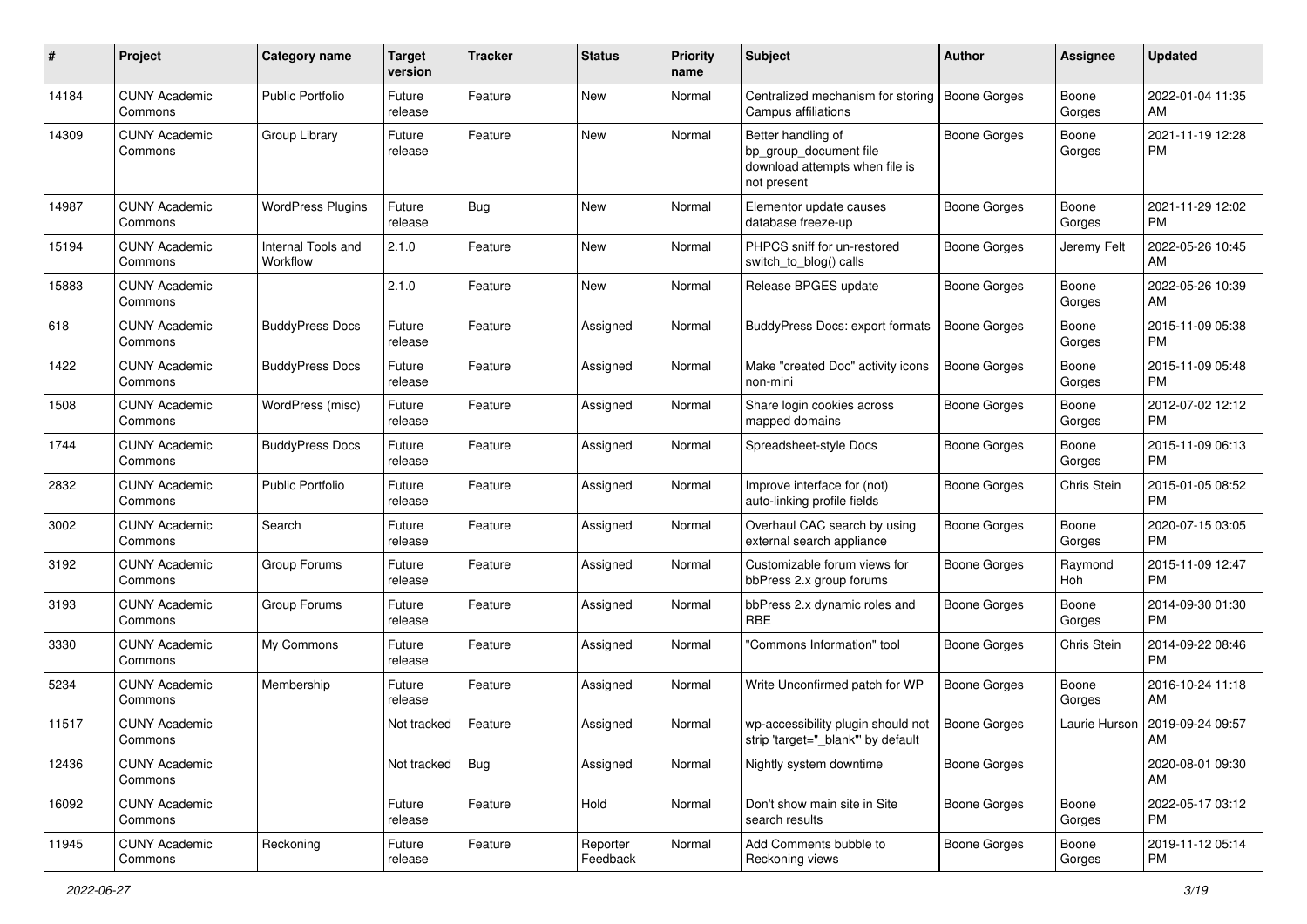| #     | Project                                                                 | Category name            | Target<br>version | <b>Tracker</b> | <b>Status</b>        | <b>Priority</b><br>name | <b>Subject</b>                                                        | <b>Author</b>      | <b>Assignee</b>     | <b>Updated</b>                |
|-------|-------------------------------------------------------------------------|--------------------------|-------------------|----------------|----------------------|-------------------------|-----------------------------------------------------------------------|--------------------|---------------------|-------------------------------|
| 10380 | <b>CUNY Academic</b><br>Commons                                         | WordPress (misc)         | Future<br>release | Feature        | In Progress          | Normal                  | Remove blacklisted plugins                                            | Boone Gorges       |                     | 2022-04-26 12:00<br><b>PM</b> |
| 1460  | <b>CUNY Academic</b><br>Commons                                         | Analytics                | Future<br>release | Feature        | Assigned             | Normal                  | Update System Report                                                  | <b>Brian Foote</b> | Boone<br>Gorges     | 2015-11-09 06:13<br><b>PM</b> |
| 3059  | <b>CUNY Academic</b><br>Commons                                         | Group Forums             | Future<br>release | Design/UX      | <b>New</b>           | Normal                  | Forum Post Permissable Content<br><b>Explanatory Text</b>             | Chris Stein        | Chris Stein         | 2015-04-02 11:27<br>AM        |
| 3565  | <b>CUNY Academic</b><br>Commons                                         | My Commons               | Not tracked       | Documentation  | <b>New</b>           | Normal                  | Load Newest inconsistencies                                           | Chris Stein        | scott voth          | 2015-11-09 01:16<br><b>PM</b> |
| 860   | <b>CUNY Academic</b><br>Commons                                         | Design                   | Future<br>release | Design/UX      | Assigned             | Normal                  | <b>Standardize Button Treatment</b><br><b>Across the Commons</b>      | Chris Stein        | Chris Stein         | 2014-05-01 09:45<br>AM        |
| 2666  | <b>CUNY Academic</b><br>Commons                                         | About page               | Not tracked       | Documentation  | Assigned             | Normal                  | <b>Update About Text</b>                                              | Chris Stein        | Luke Waltzer        | 2016-03-04 11:19<br>AM        |
| 2881  | <b>CUNY Academic</b><br>Commons                                         | <b>Public Portfolio</b>  | Future<br>release | Feature        | Assigned             | Normal                  | Redesign the UX for Profiles                                          | Chris Stein        | Chris Stein         | 2016-10-13 12:45<br><b>PM</b> |
| 13199 | <b>CUNY Academic</b><br>Commons                                         | Group Forums             | Future<br>release | Feature        | <b>New</b>           | Normal                  | Favoring Groups over bbPress<br>plugin                                | Colin McDonald     | Colin<br>McDonald   | 2021-11-19 12:28<br><b>PM</b> |
| 13370 | <b>CUNY Academic</b><br>Commons                                         | Group Library            | Future<br>release | Feature        | <b>New</b>           | Normal                  | Library bulk deletion and folder<br>editing                           | Colin McDonald     | Boone<br>Gorges     | 2020-10-13 10:41<br>AM        |
| 15210 | <b>CUNY Academic</b><br>Commons                                         | Analytics                | Not tracked       | Design/UX      | <b>New</b>           | Normal                  | Google Analytics improvements                                         | Colin McDonald     | Boone<br>Gorges     | 2022-05-24 10:47<br>AM        |
| 9729  | <b>CUNY Academic</b><br>Commons                                         | <b>SEO</b>               | Not tracked       | Support        | <b>New</b>           | Normal                  | 503 Errors showing on<br>newlaborforum.cuny.edu                       | Diane Krauthamer   | Raymond<br>Hoh      | 2018-05-22 04:48<br><b>PM</b> |
| 11968 | JustPublics@365<br>MediaCamp                                            |                          |                   | Feature        | <b>New</b>           | Normal                  | Nanoscience Retractable Display<br>Unit                               | Donald Cherry      | Bonnie<br>Eissner   | 2021-02-19 08:50<br>AM        |
| 12062 | AD/O365 Transition<br>from NonMatric to<br><b>Matriculated Students</b> |                          |                   | Feature        | In Progress          | Normal                  | create solution and console<br>project                                | Emilio Rodriguez   | Emilio<br>Rodriguez | 2019-11-12 03:56<br><b>PM</b> |
| 11545 | <b>CUNY Academic</b><br>Commons                                         | <b>WordPress Plugins</b> | Not tracked       | Support        | <b>New</b>           | Normal                  | <b>Twitter searches in WordPress</b>                                  | Gina Cherry        | Matt Gold           | 2019-09-23 01:03<br><b>PM</b> |
| 12004 | <b>CUNY Academic</b><br>Commons                                         |                          | Not tracked       | Support        | Reporter<br>Feedback | Normal                  | Notifications for spam blog<br>comments                               | Gina Cherry        | Raymond<br>Hoh      | 2019-11-01 12:05<br><b>PM</b> |
| 14842 | <b>CUNY Academic</b><br>Commons                                         |                          | Not tracked       | Support        | Reporter<br>Feedback | Normal                  | Question about widgets and block<br>editor                            | Gina Cherry        |                     | 2021-10-06 03:01<br><b>PM</b> |
| 11649 | <b>CUNY Academic</b><br>Commons                                         | <b>WordPress Plugins</b> | 2.0.2             | <b>Bug</b>     | In Progress          | Normal                  | CC license displayed on every<br>page                                 | Gina Cherry        | Raymond<br>Hoh      | 2022-06-14 11:36<br>AM        |
| 3473  | <b>CUNY Academic</b><br>Commons                                         | User Experience          | Future<br>release | Feature        | Assigned             | Normal                  | Commons profile: Add help info<br>about "Positions" replacing "title" | Keith Miyake       | Samantha<br>Raddatz | 2015-11-09 02:28<br><b>PM</b> |
| 6755  | <b>CUNY Academic</b><br>Commons                                         | WordPress (misc)         | Future<br>release | Bug            | <b>New</b>           | Normal                  | Cannot Deactivate Plugin                                              | Laura Kane         |                     | 2016-11-16 01:12<br><b>PM</b> |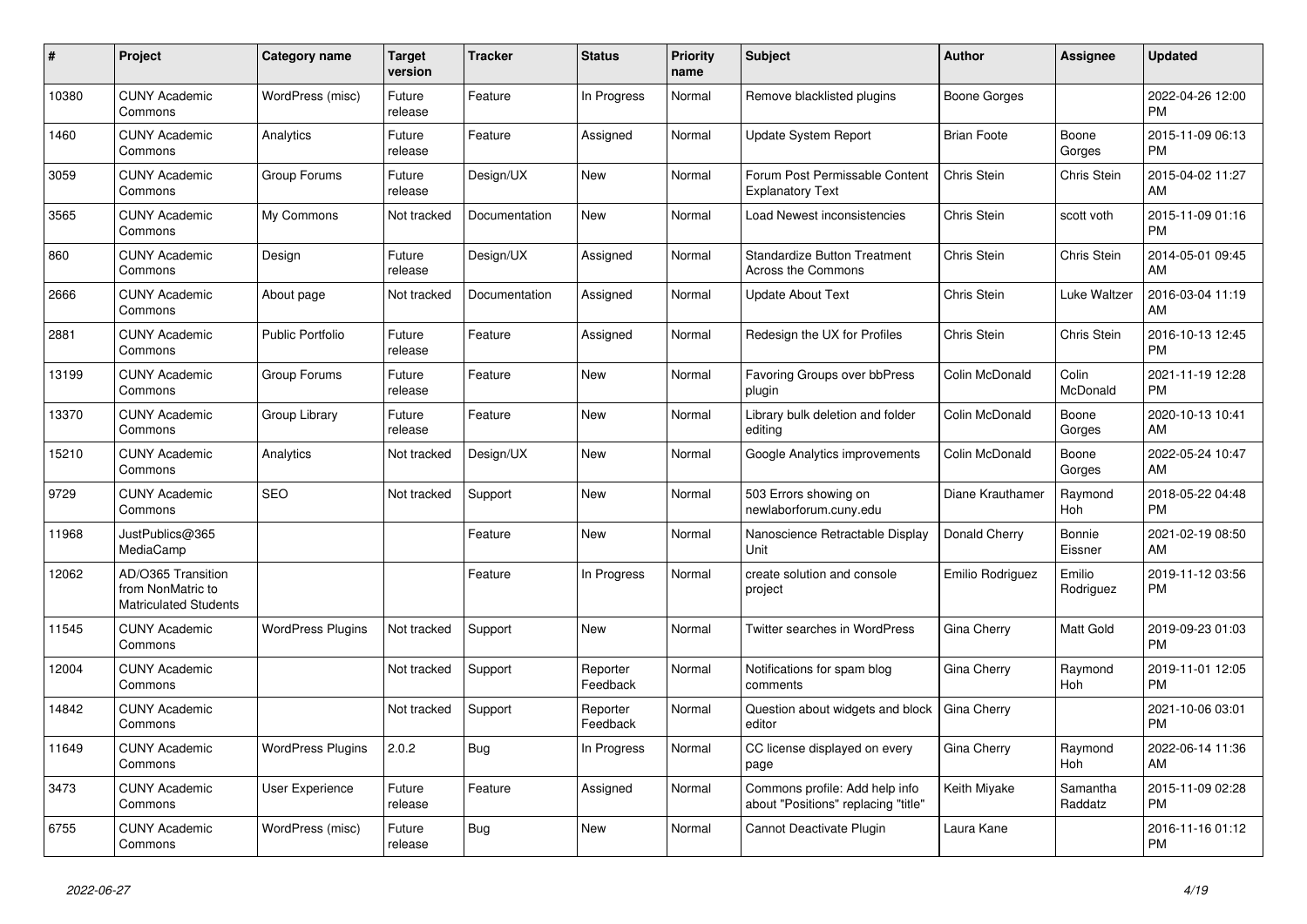| #     | <b>Project</b>                  | <b>Category name</b>     | Target<br>version | Tracker    | <b>Status</b>        | <b>Priority</b><br>name | <b>Subject</b>                                                               | <b>Author</b> | <b>Assignee</b> | <b>Updated</b>                |
|-------|---------------------------------|--------------------------|-------------------|------------|----------------------|-------------------------|------------------------------------------------------------------------------|---------------|-----------------|-------------------------------|
| 11789 | <b>CUNY Academic</b><br>Commons | Courses                  | Future<br>release | Feature    | <b>New</b>           | Normal                  | Ability to remove item from<br>Courses list                                  | Laurie Hurson | Sonja Leix      | 2019-09-24 12:28<br><b>PM</b> |
| 11843 | <b>CUNY Academic</b><br>Commons | WordPress (misc)         | Future<br>release | Design/UX  | <b>New</b>           | Normal                  | Tweaking the Gutenberg Editor<br>Interface                                   | Laurie Hurson |                 | 2022-04-26 12:00<br><b>PM</b> |
| 11879 | <b>CUNY Academic</b><br>Commons |                          | Not tracked       | Bug        | <b>New</b>           | Normal                  | Hypothesis comments appearing<br>on multiple, different pdfs across<br>blogs | Laurie Hurson | Laurie Hurson   | 2019-09-19 02:39<br><b>PM</b> |
| 12328 | <b>CUNY Academic</b><br>Commons |                          | Not tracked       | Support    | New                  | Normal                  | Sign up Code for Non-CUNY<br>Faculty                                         | Laurie Hurson |                 | 2020-01-28 10:25<br>AM        |
| 12438 | <b>CUNY Academic</b><br>Commons | Courses                  | Not tracked       | <b>Bug</b> | <b>New</b>           | Normal                  | Site appearing twice                                                         | Laurie Hurson | Boone<br>Gorges | 2020-02-18 01:34<br><b>PM</b> |
| 13650 | <b>CUNY Academic</b><br>Commons | Group Library            | Future<br>release | Feature    | <b>New</b>           | Normal                  | Forum Attachments in Group<br>Library                                        | Laurie Hurson |                 | 2021-11-19 12:30<br><b>PM</b> |
| 14475 | <b>CUNY Academic</b><br>Commons |                          | Not tracked       | Publicity  | New                  | Normal                  | <b>OER Showcase Page</b>                                                     | Laurie Hurson | Laurie Hurson   | 2021-09-14 10:46<br>AM        |
| 14787 | <b>CUNY Academic</b><br>Commons | <b>Plugin Packages</b>   | Future<br>release | Feature    | <b>New</b>           | Normal                  | Creating a "Design" plugin<br>package                                        | Laurie Hurson | scott voth      | 2022-04-27 04:56<br><b>PM</b> |
| 14936 | <b>CUNY Academic</b><br>Commons |                          |                   | <b>Bug</b> | <b>New</b>           | Normal                  | Commons websites blocked by<br>SPS campus network                            | Laurie Hurson |                 | 2021-11-03 03:57<br><b>PM</b> |
| 14940 | <b>CUNY Academic</b><br>Commons |                          |                   | Bug        | <b>New</b>           | Normal                  | Discrepancy between Commons<br>profile "sites" and actual # of sites         | Laurie Hurson |                 | 2021-11-08 11:09<br>AM        |
| 15757 | <b>CUNY Academic</b><br>Commons |                          |                   | Bug        | New                  | Normal                  | Members # do not match                                                       | Laurie Hurson |                 | 2022-03-30 04:52<br><b>PM</b> |
| 16199 | <b>CUNY Academic</b><br>Commons | <b>Directories</b>       | 2.0.2             | Bug        | <b>New</b>           | Normal                  | Removed "Semester" Filter from<br><b>Courses Directory</b>                   | Laurie Hurson | Boone<br>Gorges | 2022-06-14 11:36<br>AM        |
| 14439 | <b>CUNY Academic</b><br>Commons | Spam/Spam<br>Prevention  | 2.0.2             | Support    | Assigned             | Normal                  | Aprroved comments held for<br>moderation                                     | Laurie Hurson | Raymond<br>Hoh  | 2022-06-14 11:36<br>AM        |
| 9289  | <b>CUNY Academic</b><br>Commons | <b>WordPress Plugins</b> | Future<br>release | Bug        | Reporter<br>Feedback | Normal                  | Email Users Plugin                                                           | Laurie Hurson | Boone<br>Gorges | 2018-10-24 12:34<br><b>PM</b> |
| 11131 | <b>CUNY Academic</b><br>Commons |                          | Future<br>release | Feature    | Reporter<br>Feedback | Normal                  | <b>Image Annotation Plugins</b>                                              | Laurie Hurson |                 | 2019-02-26 11:33<br>AM        |
| 11415 | <b>CUNY Academic</b><br>Commons | <b>WordPress Plugins</b> | Not tracked       | Bug        | Reporter<br>Feedback | Normal                  | <b>Blog Subscriptions in Jetpack</b>                                         | Laurie Hurson |                 | 2019-05-14 10:34<br>AM        |
| 12121 | <b>CUNY Academic</b><br>Commons | <b>WordPress Plugins</b> | 2.0.2             | Feature    | Reporter<br>Feedback | Normal                  | Embedding H5P Iframes on<br><b>Commons Site</b>                              | Laurie Hurson | Boone<br>Gorges | 2022-06-14 11:36<br>AM        |
| 12446 | <b>CUNY Academic</b><br>Commons | Groups (misc)            | Future<br>release | Feature    | Reporter<br>Feedback | Normal                  | Toggle default site to group forum<br>posting                                | Laurie Hurson | Laurie Hurson   | 2020-03-10 11:57<br>AM        |
| 12484 | <b>CUNY Academic</b><br>Commons |                          | Not tracked       | Support    | Reporter<br>Feedback | Normal                  | Sign up Code for COIL Course<br>starting in March                            | Laurie Hurson | Matt Gold       | 2020-03-02 02:26<br><b>PM</b> |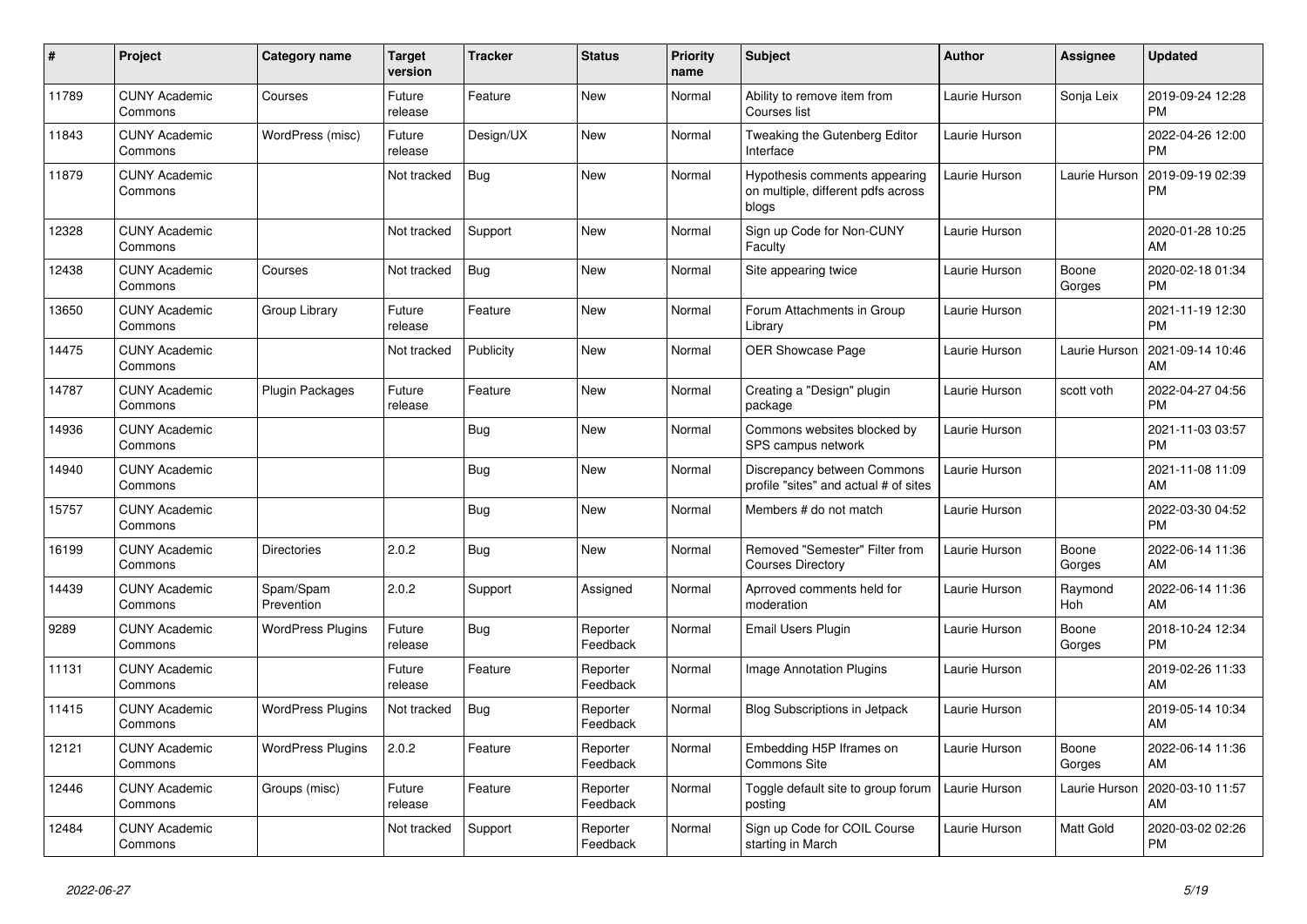| #     | <b>Project</b>                  | Category name             | <b>Target</b><br>version | Tracker    | <b>Status</b>        | <b>Priority</b><br>name | <b>Subject</b>                                                                             | <b>Author</b>       | Assignee              | <b>Updated</b>                |
|-------|---------------------------------|---------------------------|--------------------------|------------|----------------------|-------------------------|--------------------------------------------------------------------------------------------|---------------------|-----------------------|-------------------------------|
| 14504 | <b>CUNY Academic</b><br>Commons |                           | Not tracked              | Publicity  | Reporter<br>Feedback | Normal                  | Adding showcases to home page<br>menu                                                      | Laurie Hurson       | Boone<br>Gorges       | 2022-01-19 03:26<br><b>PM</b> |
| 14538 | <b>CUNY Academic</b><br>Commons |                           | Not tracked              | Support    | Reporter<br>Feedback | Normal                  | <b>Weebly To Commons</b>                                                                   | Laurie Hurson       |                       | 2021-09-14 10:47<br>AM        |
| 15176 | <b>CUNY Academic</b><br>Commons |                           | Not tracked              | Support    | Reporter<br>Feedback | Normal                  | Archiving Q Writing & Old<br>Wordpress Sites on the Commons                                | Laurie Hurson       |                       | 2022-02-08 10:28<br>AM        |
| 15613 | <b>CUNY Academic</b><br>Commons |                           | 2.0.2                    | Feature    | Reporter<br>Feedback | Normal                  | Adding "Passster" plugin                                                                   | Laurie Hurson       |                       | 2022-06-14 11:36<br>AM        |
| 15923 | <b>CUNY Academic</b><br>Commons |                           | Not tracked              | Feature    | Reporter<br>Feedback | Normal                  | <b>Bellows Plugin Adjustments</b>                                                          | Laurie Hurson       |                       | 2022-04-20 10:10<br>AM        |
| 9060  | <b>CUNY Academic</b><br>Commons | Commons In A Box          | Not tracked              | Bug        | Hold                 | Normal                  | Problems with CBox image library<br>upload                                                 | Lisa Rhody          | Raymond<br><b>Hoh</b> | 2018-01-10 03:26<br><b>PM</b> |
| 2175  | <b>CUNY Academic</b><br>Commons | WordPress (misc)          | Not tracked              | Support    | Assigned             | Normal                  | Subscibe 2 vs. Jetpack<br>subscription options                                             | local admin         | Matt Gold             | 2016-01-26 04:58<br><b>PM</b> |
| 2612  | <b>CUNY Academic</b><br>Commons |                           | Not tracked              | Publicity  | Assigned             | Normal                  | Pinterest site for the Commons                                                             | local admin         | Sarah<br>Morgano      | 2016-03-04 11:19<br>AM        |
| 6078  | <b>CUNY Academic</b><br>Commons | Blogs (BuddyPress)        | Future<br>release        | Feature    | New                  | Normal                  | <b>Explore Adding Network Blog</b><br>Metadata Plugin                                      | Luke Waltzer        | Luke Waltzer          | 2016-10-11 10:29<br><b>PM</b> |
| 7624  | <b>CUNY Academic</b><br>Commons | BuddyPress (misc)         | Future<br>release        | Design/UX  | <b>New</b>           | Normal                  | <b>BP Notifications</b>                                                                    | Luke Waltzer        | Paige Dupont          | 2017-02-08 10:43<br><b>PM</b> |
| 7928  | <b>CUNY Academic</b><br>Commons | Group Forums              | Not tracked              | <b>Bug</b> | <b>New</b>           | Normal                  | Duplicate Forum post                                                                       | <b>Luke Waltzer</b> | Raymond<br>Hoh        | 2017-04-11 09:27<br><b>PM</b> |
| 7981  | <b>CUNY Academic</b><br>Commons | Social Paper              | Future<br>release        | <b>Bug</b> | <b>New</b>           | Normal                  | Social Paper comments should<br>not go to spam                                             | <b>Luke Waltzer</b> | Boone<br>Gorges       | 2018-04-16 03:52<br><b>PM</b> |
| 8835  | <b>CUNY Academic</b><br>Commons | <b>Blogs (BuddyPress)</b> | Future<br>release        | Feature    | New                  | Normal                  | Extend cuny is shortlinks to sites                                                         | Luke Waltzer        | Boone<br>Gorges       | 2022-04-26 11:59<br>AM        |
| 13430 | <b>CUNY Academic</b><br>Commons | Reply By Email            | Not tracked              | <b>Bug</b> | New                  | Normal                  | Delay in RBE                                                                               | Luke Waltzer        | Raymond<br><b>Hoh</b> | 2020-10-13 11:16<br>AM        |
| 5225  | <b>CUNY Academic</b><br>Commons | Registration              | Future<br>release        | Feature    | Assigned             | Normal                  | On-boarding Issues                                                                         | Luke Waltzer        | Samantha<br>Raddatz   | 2016-02-12 02:58<br><b>PM</b> |
| 5268  | <b>CUNY Academic</b><br>Commons | Group Forums              | Future<br>release        | <b>Bug</b> | Assigned             | Normal                  | Long-time to post to multiple<br>groups                                                    | <b>Luke Waltzer</b> | Daniel Jones          | 2016-09-07 06:31<br><b>PM</b> |
| 9895  | <b>CUNY Academic</b><br>Commons | Onboarding                | Future<br>release        | Feature    | Assigned             | Normal                  | Add "Accept Invitation"<br>link/button/function to Group<br>and/or Site invitation emails? | <b>Luke Waltzer</b> | Boone<br>Gorges       | 2018-06-07 12:42<br><b>PM</b> |
| 5317  | <b>CUNY Academic</b><br>Commons | Group Blogs               | Not tracked              | Bug        | Reporter<br>Feedback | Normal                  | Notifications of New Post Didn't<br>Come                                                   | <b>Luke Waltzer</b> | Samantha<br>Raddatz   | 2016-03-21 10:41<br><b>PM</b> |
| 9211  | <b>CUNY Academic</b><br>Commons | <b>WordPress Plugins</b>  | Future<br>release        | Support    | Reporter<br>Feedback | Normal                  | Auto-Role Setting in Forum Plugin<br><b>Causing Some Confusion</b>                         | Luke Waltzer        | Boone<br>Gorges       | 2018-03-13 11:44<br>AM        |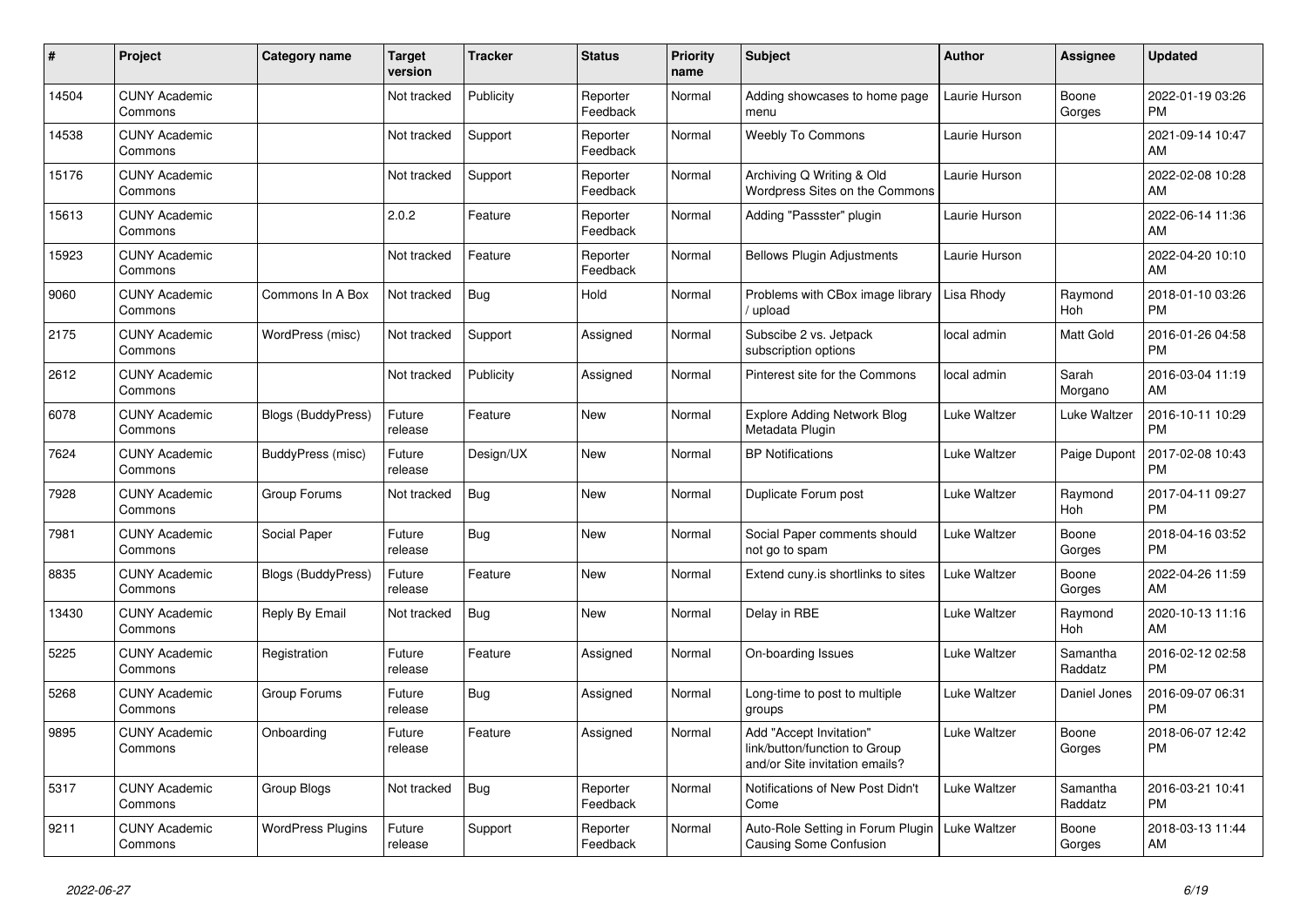| $\pmb{\#}$ | Project                         | <b>Category name</b>       | <b>Target</b><br>version | Tracker        | <b>Status</b> | <b>Priority</b><br>name | <b>Subject</b>                                                     | <b>Author</b>   | Assignee              | <b>Updated</b>                |
|------------|---------------------------------|----------------------------|--------------------------|----------------|---------------|-------------------------|--------------------------------------------------------------------|-----------------|-----------------------|-------------------------------|
| 8211       | <b>CUNY Academic</b><br>Commons | <b>WordPress Themes</b>    | Future<br>release        | Feature        | <b>New</b>    | Normal                  | Theme Suggestions: Material<br>Design-Inspired Themes              | Margaret Galvan | Margaret<br>Galvan    | 2017-08-07 02:48<br><b>PM</b> |
| 7828       | <b>CUNY Academic</b><br>Commons |                            | Not tracked              | Feature        | Assigned      | Normal                  | Theme Assessment 2017                                              | Margaret Galvan | Margaret<br>Galvan    | 2017-05-02 10:41<br><b>PM</b> |
| 8078       | <b>CUNY Academic</b><br>Commons | <b>WordPress Plugins</b>   | Future<br>release        | System Upgrade | Assigned      | Normal                  | <b>CommentPress Updates</b>                                        | Margaret Galvan | Christian<br>Wach     | 2017-05-08 03:49<br><b>PM</b> |
| 5199       | <b>CUNY Academic</b><br>Commons | Social Paper               | Future<br>release        | Feature        | New           | Normal                  | add tables to the SP editor                                        | Marilyn Weber   |                       | 2016-10-24 11:27<br>AM        |
| 5205       | <b>CUNY Academic</b><br>Commons | Social Paper               | Future<br>release        | Feature        | <b>New</b>    | Normal                  | Social Paper folders                                               | Marilyn Weber   |                       | 2016-02-11 10:24<br><b>PM</b> |
| 5282       | <b>CUNY Academic</b><br>Commons | Social Paper               | Future<br>release        | Bug            | <b>New</b>    | Normal                  | Replying via email directs to<br>paper but not individual comment. | Marilyn Weber   | Raymond<br>Hoh        | 2016-03-02 01:48<br><b>PM</b> |
| 5397       | <b>CUNY Academic</b><br>Commons | Social Paper               | Future<br>release        | Feature        | <b>New</b>    | Normal                  | frustrating to have to<br>enable/disable in SP                     | Marilyn Weber   | Samantha<br>Raddatz   | 2016-04-20 03:39<br><b>PM</b> |
| 5992       | <b>CUNY Academic</b><br>Commons | <b>Email Notifications</b> | Future<br>release        | Feature        | New           | Normal                  | Changing the From line of<br>autogenerated blog emails             | Marilyn Weber   |                       | 2018-09-27 05:19<br><b>PM</b> |
| 8607       | <b>CUNY Academic</b><br>Commons |                            | Not tracked              | Support        | <b>New</b>    | Normal                  | Paypal?                                                            | Marilyn Weber   | Matt Gold             | 2018-05-15 01:37<br><b>PM</b> |
| 12352      | <b>CUNY Academic</b><br>Commons |                            | Not tracked              | Support        | New           | Normal                  | "posts list" page builder block<br>option                          | Marilyn Weber   |                       | 2020-02-03 01:29<br><b>PM</b> |
| 12382      | <b>CUNY Academic</b><br>Commons | Membership                 | Not tracked              | Support        | New           | Normal                  | Email request change                                               | Marilyn Weber   | Marilyn<br>Weber      | 2020-02-06 12:56<br><b>PM</b> |
| 13286      | <b>CUNY Academic</b><br>Commons |                            | Not tracked              | Support        | <b>New</b>    | Normal                  | problem connecting with<br>WordPress app                           | Marilyn Weber   | Raymond<br><b>Hoh</b> | 2020-09-08 11:16<br>AM        |
| 14911      | <b>CUNY Academic</b><br>Commons | <b>WordPress Themes</b>    | Not tracked              | Support        | New           | Normal                  | Twentytwentyone theme                                              | Marilyn Weber   |                       | 2021-10-28 10:37<br>AM        |
| 15045      | <b>CUNY Academic</b><br>Commons |                            |                          | Support        | New           | Normal                  | no result for KCeL in the search<br>box on the commons             | Marilyn Weber   |                       | 2021-12-10 11:29<br>AM        |
| 15565      | <b>CUNY Academic</b><br>Commons |                            |                          | Support        | New           | Normal                  | Events - send updates to an email   Marilyn Weber<br>listserv      |                 |                       | 2022-03-10 01:06<br><b>PM</b> |
| 15816      | <b>CUNY Academic</b><br>Commons |                            | Not tracked              | Support        | New           | Normal                  | slow loading at SPS                                                | Marilyn Weber   |                       | 2022-04-05 01:26<br><b>PM</b> |
| 9835       | <b>CUNY Academic</b><br>Commons | Group Forums               | Future<br>release        | Bug            | Assigned      | Normal                  | add a "like" function?                                             | Marilyn Weber   | <b>Erik Trainer</b>   | 2018-06-05 01:49<br><b>PM</b> |
| 11519      | <b>CUNY Academic</b><br>Commons |                            | Not tracked              | Support        | Assigned      | Normal                  | comment option not appearing                                       | Marilyn Weber   |                       | 2019-09-24 10:28<br>AM        |
| 11848      | <b>CUNY Academic</b><br>Commons |                            | Not tracked              | Support        | Hold          | Normal                  | a Dean of Faculty wants to share<br>a large file                   | Marilyn Weber   |                       | 2019-09-24 08:44<br>AM        |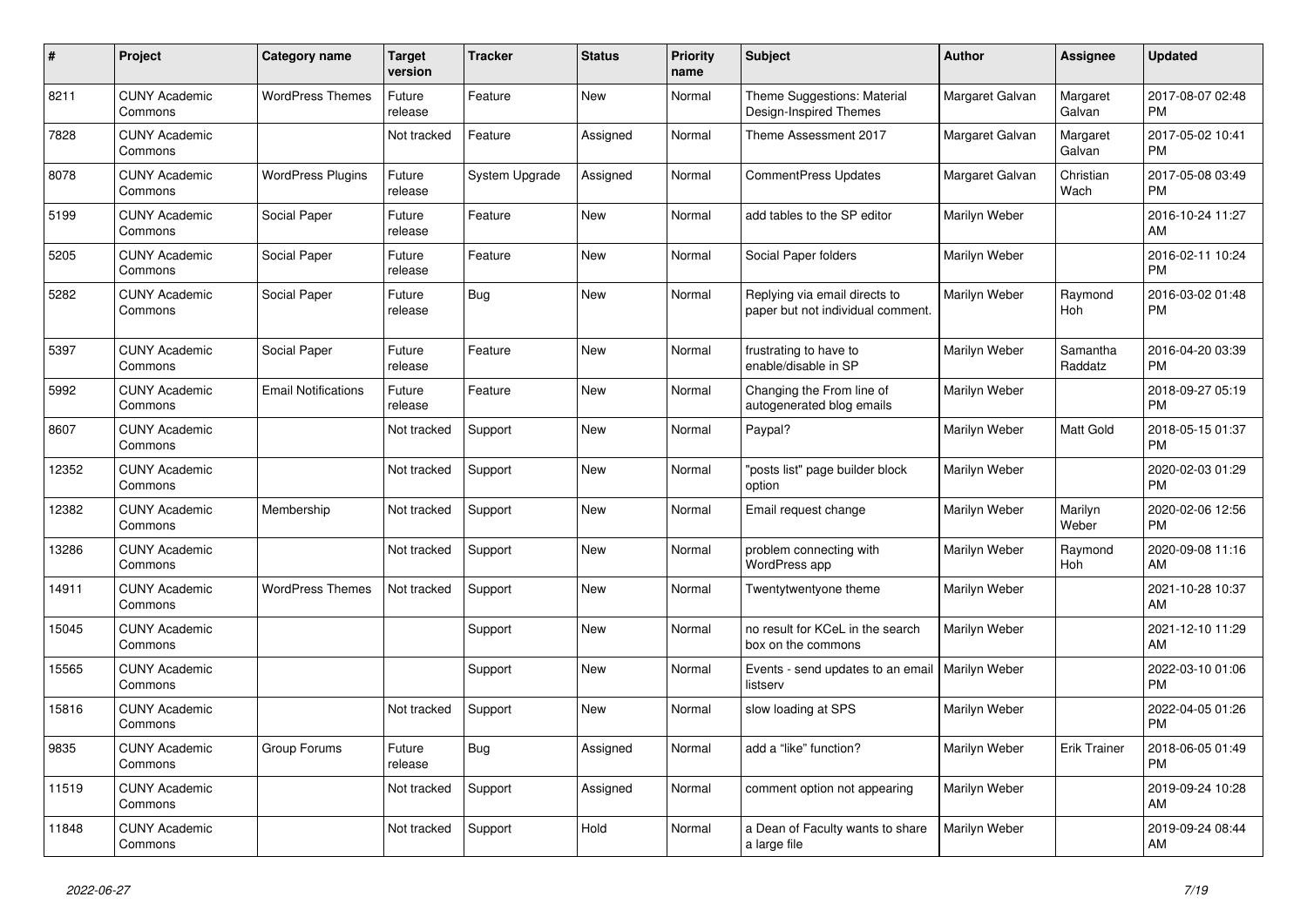| #     | <b>Project</b>                  | Category name             | <b>Target</b><br>version | Tracker    | <b>Status</b>        | <b>Priority</b><br>name | <b>Subject</b>                                                                                | <b>Author</b> | Assignee              | <b>Updated</b>                |
|-------|---------------------------------|---------------------------|--------------------------|------------|----------------------|-------------------------|-----------------------------------------------------------------------------------------------|---------------|-----------------------|-------------------------------|
| 9207  | <b>CUNY Academic</b><br>Commons |                           | Future<br>release        | Support    | Reporter<br>Feedback | Normal                  | display dashboards made in<br>Tableau?                                                        | Marilyn Weber | Boone<br>Gorges       | 2018-04-10 10:42<br>AM        |
| 10273 | <b>CUNY Academic</b><br>Commons | Registration              | Not tracked              | Support    | Reporter<br>Feedback | Normal                  | users combining CF and campus<br>address                                                      | Marilyn Weber |                       | 2019-09-18 10:58<br>AM        |
| 10657 | <b>CUNY Academic</b><br>Commons |                           | Not tracked              | Support    | Reporter<br>Feedback | Normal                  | child theme problems                                                                          | Marilyn Weber |                       | 2018-11-08 01:19<br><b>PM</b> |
| 11149 | <b>CUNY Academic</b><br>Commons |                           | Not tracked              | Support    | Reporter<br>Feedback | Normal                  | comments getting blocked                                                                      | Marilyn Weber | Raymond<br><b>Hoh</b> | 2019-03-26 11:40<br>AM        |
| 11509 | <b>CUNY Academic</b><br>Commons |                           | Not tracked              | Support    | Reporter<br>Feedback | Normal                  | deleted Page causing a Menu<br>problem?                                                       | Marilyn Weber |                       | 2019-06-04 09:54<br>AM        |
| 11771 | <b>CUNY Academic</b><br>Commons |                           | Not tracked              | Support    | Reporter<br>Feedback | Normal                  | post displays in sections                                                                     | Marilyn Weber |                       | 2019-08-20 10:34<br>AM        |
| 11787 | <b>CUNY Academic</b><br>Commons |                           | Not tracked              | Support    | Reporter<br>Feedback | Normal                  | automated comments notifications<br>on ZenDesk                                                | Marilyn Weber |                       | 2019-08-26 06:18<br><b>PM</b> |
| 12350 | <b>CUNY Academic</b><br>Commons | <b>Blogs (BuddyPress)</b> | Not tracked              | Support    | Reporter<br>Feedback | Normal                  | URL creation problem                                                                          | Marilyn Weber |                       | 2020-02-03 11:27<br>AM        |
| 12360 | <b>CUNY Academic</b><br>Commons | <b>WordPress Themes</b>   | Not tracked              | <b>Bug</b> | Reporter<br>Feedback | Normal                  | site just says "DANTE We are<br>currently in maintenance mode,<br>please check back shortly." | Marilyn Weber |                       | 2020-02-04 12:13<br><b>PM</b> |
| 12741 | <b>CUNY Academic</b><br>Commons | <b>WordPress Plugins</b>  | Not tracked              | Support    | Reporter<br>Feedback | Normal                  | <b>Tableau Public Viz Block</b>                                                               | Marilyn Weber | Raymond<br>Hoh        | 2020-05-12 11:00<br>AM        |
| 13034 | <b>CUNY Academic</b><br>Commons |                           | Not tracked              | Support    | Reporter<br>Feedback | Normal                  | a site is asking people to join the<br>Commons to get a download                              | Marilyn Weber |                       | 2020-07-12 07:23<br>AM        |
| 13255 | <b>CUNY Academic</b><br>Commons |                           | Not tracked              | Support    | Reporter<br>Feedback | Normal                  | Accessibility problems                                                                        | Marilyn Weber |                       | 2020-09-01 05:48<br><b>PM</b> |
| 13328 | <b>CUNY Academic</b><br>Commons | Group Forums              | Not tracked              | <b>Bug</b> | Reporter<br>Feedback | Normal                  | cross-posting in two related<br>groups                                                        | Marilyn Weber | Raymond<br>Hoh        | 2020-09-15 10:39<br><b>PM</b> |
| 13975 | <b>CUNY Academic</b><br>Commons | Social Paper              | Not tracked              | Support    | Reporter<br>Feedback | Normal                  | can't approve comments on<br>Social Paper paper                                               | Marilyn Weber |                       | 2021-02-12 09:33<br>AM        |
| 14074 | <b>CUNY Academic</b><br>Commons | WordPress (misc)          | Not tracked              | Support    | Reporter<br>Feedback | Normal                  | page password protection<br>problem                                                           | Marilyn Weber |                       | 2021-03-02 11:03<br>AM        |
| 14398 | <b>CUNY Academic</b><br>Commons |                           | Not tracked              | Support    | Reporter<br>Feedback | Normal                  | Events plug-in notification<br>problem                                                        | Marilyn Weber |                       | 2021-05-11 11:21<br>AM        |
| 14784 | <b>CUNY Academic</b><br>Commons |                           |                          | Support    | Reporter<br>Feedback | Normal                  | User report of logo problem when<br>using Customizer theme                                    | Marilyn Weber |                       | 2021-09-17 10:25<br>AM        |
| 14900 | <b>CUNY Academic</b><br>Commons |                           | Not tracked              | Support    | Reporter<br>Feedback | Normal                  | previous theme?                                                                               | Marilyn Weber |                       | 2021-10-25 10:31<br>AM        |
| 15169 | <b>CUNY Academic</b><br>Commons |                           | 2.0.2                    | Support    | Reporter<br>Feedback | Normal                  | new Prelude website zipfiles for<br>custom theme and other files.                             | Marilyn Weber |                       | 2022-06-14 11:36<br>AM        |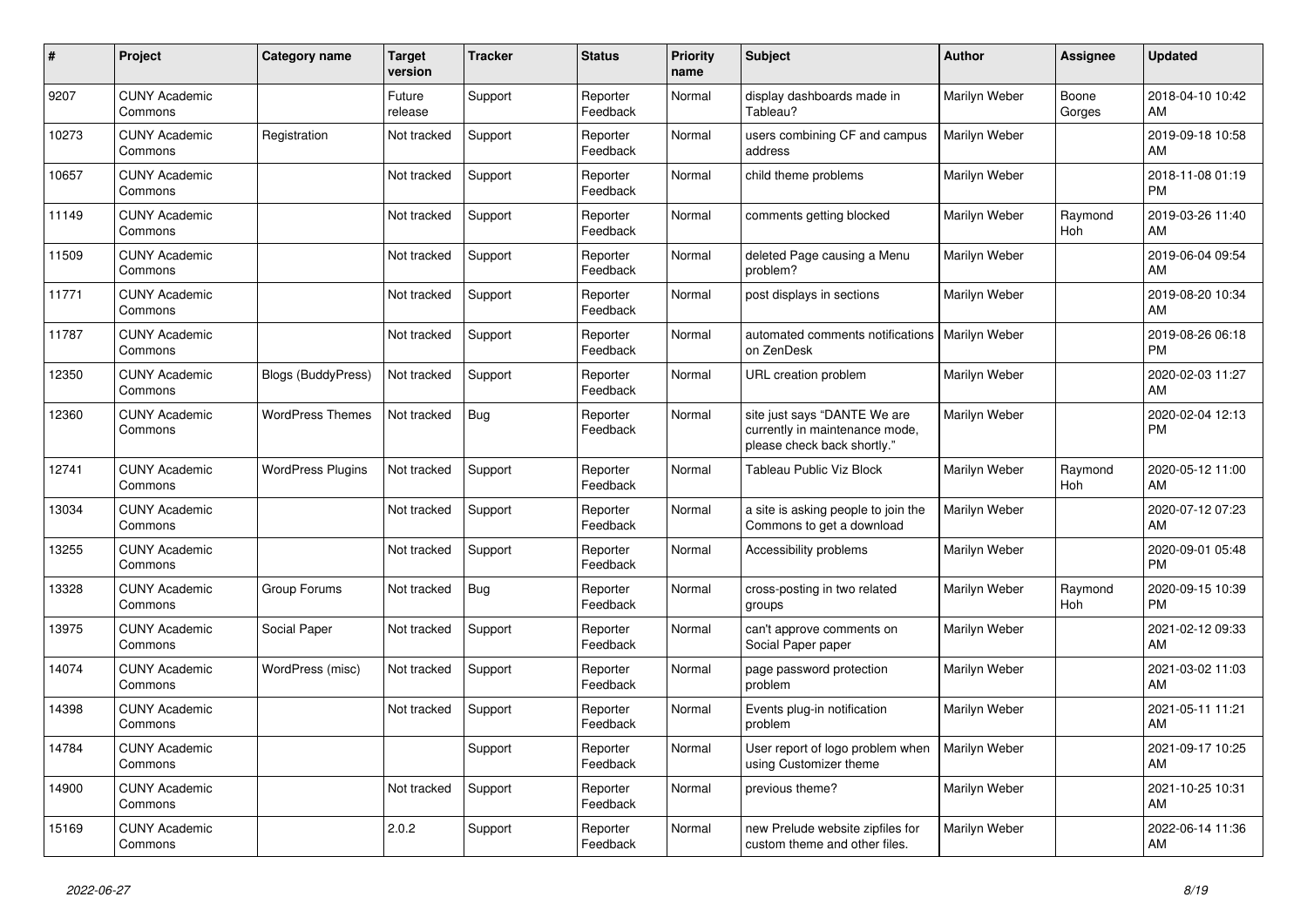| #     | Project                         | <b>Category name</b>     | <b>Target</b><br>version | <b>Tracker</b> | <b>Status</b>                       | <b>Priority</b><br>name | <b>Subject</b>                                                  | <b>Author</b>      | <b>Assignee</b>       | <b>Updated</b>                |
|-------|---------------------------------|--------------------------|--------------------------|----------------|-------------------------------------|-------------------------|-----------------------------------------------------------------|--------------------|-----------------------|-------------------------------|
| 15260 | <b>CUNY Academic</b><br>Commons |                          |                          | Support        | Reporter<br>Feedback                | Normal                  | Diacritical markings   European<br><b>Stages</b>                | Marilyn Weber      |                       | 2022-02-04 08:16<br>AM        |
| 15370 | <b>CUNY Academic</b><br>Commons |                          |                          | Support        | Reporter<br>Feedback                | Normal                  | All-in-One Event Calendar?                                      | Marilyn Weber      |                       | 2022-02-17 11:03<br>AM        |
| 15655 | <b>CUNY Academic</b><br>Commons |                          | 2.0.2                    | Support        | Reporter<br>Feedback                | Normal                  | Event Aggregator plugin?                                        | Marilyn Weber      |                       | 2022-06-14 11:36<br>AM        |
| 15978 | <b>CUNY Academic</b><br>Commons | WordPress - Media        | 2.0.2                    | Support        | Reporter<br>Feedback                | Normal                  | tex files?                                                      | Marilyn Weber      | Raymond<br><b>Hoh</b> | 2022-06-14 11:36<br>AM        |
| 16099 | <b>CUNY Academic</b><br>Commons |                          |                          | Support        | Reporter<br>Feedback                | Normal                  | request for Newsletter Glue                                     | Marilyn Weber      |                       | 2022-05-13 12:14<br><b>PM</b> |
| 16110 | <b>CUNY Academic</b><br>Commons |                          |                          | Support        | Reporter<br>Feedback                | Normal                  | remove Creative Commons<br>license from pages?                  | Marilyn Weber      | Raymond<br><b>Hoh</b> | 2022-05-17 06:11<br><b>PM</b> |
| 16291 | <b>CUNY Academic</b><br>Commons | Site cloning             | 2.0.2                    | Support        | Staged for<br>Production<br>Release | Normal                  | Images coming up blank in Media<br>Library                      | Marilyn Weber      | Raymond<br>Hoh        | 2022-06-23 08:28<br><b>PM</b> |
| 2571  | <b>NYCDH Community</b><br>Site  |                          |                          | Feature        | Assigned                            | Normal                  | Add Google custom search box to<br>homepage                     | <b>Mark Newton</b> | Raymond<br><b>Hoh</b> | 2013-05-18 07:49<br><b>PM</b> |
| 2574  | <b>NYCDH Community</b><br>Site  |                          |                          | Feature        | Assigned                            | Normal                  | Add Way to Upload Files to<br>Groups                            | <b>Mark Newton</b> | Raymond<br>Hoh        | 2013-05-18 07:46<br><b>PM</b> |
| 2573  | <b>NYCDH Community</b><br>Site  |                          |                          | Feature        | Reporter<br>Feedback                | Normal                  | Add dh_nyc twitter list feed to site                            | <b>Mark Newton</b> | Matt Gold             | 2013-05-16 11:42<br><b>PM</b> |
| 10262 | <b>CUNY Academic</b><br>Commons |                          | Not tracked              | <b>Bug</b>     | Reporter<br>Feedback                | Normal                  | Newsletter Plugin: Broken Image<br>at Bottom of All Newsletters | Mark Webb          | Raymond<br>Hoh        | 2018-08-30 05:17<br><b>PM</b> |
| 10769 | <b>CUNY Academic</b><br>Commons | <b>WordPress Themes</b>  | Not tracked              | <b>Bug</b>     | Reporter<br>Feedback                | Normal                  | 2011 Theme Sidebar                                              | Mark Webb          |                       | 2018-12-04 04:09<br><b>PM</b> |
| 11120 | <b>CUNY Academic</b><br>Commons | <b>WordPress Plugins</b> | Not tracked              | <b>Bug</b>     | Reporter<br>Feedback                | Normal                  | Events Manager Events Not<br>Showing Up                         | Mark Webb          |                       | 2019-02-27 04:10<br><b>PM</b> |
| 364   | <b>CUNY Academic</b><br>Commons | <b>WordPress Plugins</b> | Future<br>release        | Feature        | <b>New</b>                          | Normal                  | <b>Bulletin Board</b>                                           | Matt Gold          |                       | 2015-01-05 08:50<br><b>PM</b> |
| 3657  | <b>CUNY Academic</b><br>Commons | WordPress (misc)         | Not tracked              | Feature        | New                                 | Normal                  | Create alert for GC email<br>addresses                          | Matt Gold          | Matt Gold             | 2016-04-14 11:29<br><b>PM</b> |
| 13949 | <b>CUNY Academic</b><br>Commons |                          | Not tracked              | <b>Bug</b>     | <b>New</b>                          | Normal                  | Continued debugging of runaway<br>MySQL connections             | Matt Gold          | Boone<br>Gorges       | 2021-09-14 10:42<br>AM        |
| 287   | <b>CUNY Academic</b><br>Commons | WordPress (misc)         | Future<br>release        | Feature        | Assigned                            | Normal                  | Create troubleshooting tool for<br>account sign-up              | Matt Gold          | Boone<br>Gorges       | 2015-11-09 06:17<br><b>PM</b> |
| 365   | <b>CUNY Academic</b><br>Commons | WordPress (misc)         | Future<br>release        | Feature        | Assigned                            | Normal                  | <b>Create Mouseover Tooltips</b><br>throughout Site             | Matt Gold          | Chris Stein           | 2015-11-09 06:18<br><b>PM</b> |
| 377   | <b>CUNY Academic</b><br>Commons | BuddyPress (misc)        | Future<br>release        | Feature        | Assigned                            | Normal                  | Like buttons                                                    | Matt Gold          | Boone<br>Gorges       | 2010-11-16 05:13<br><b>PM</b> |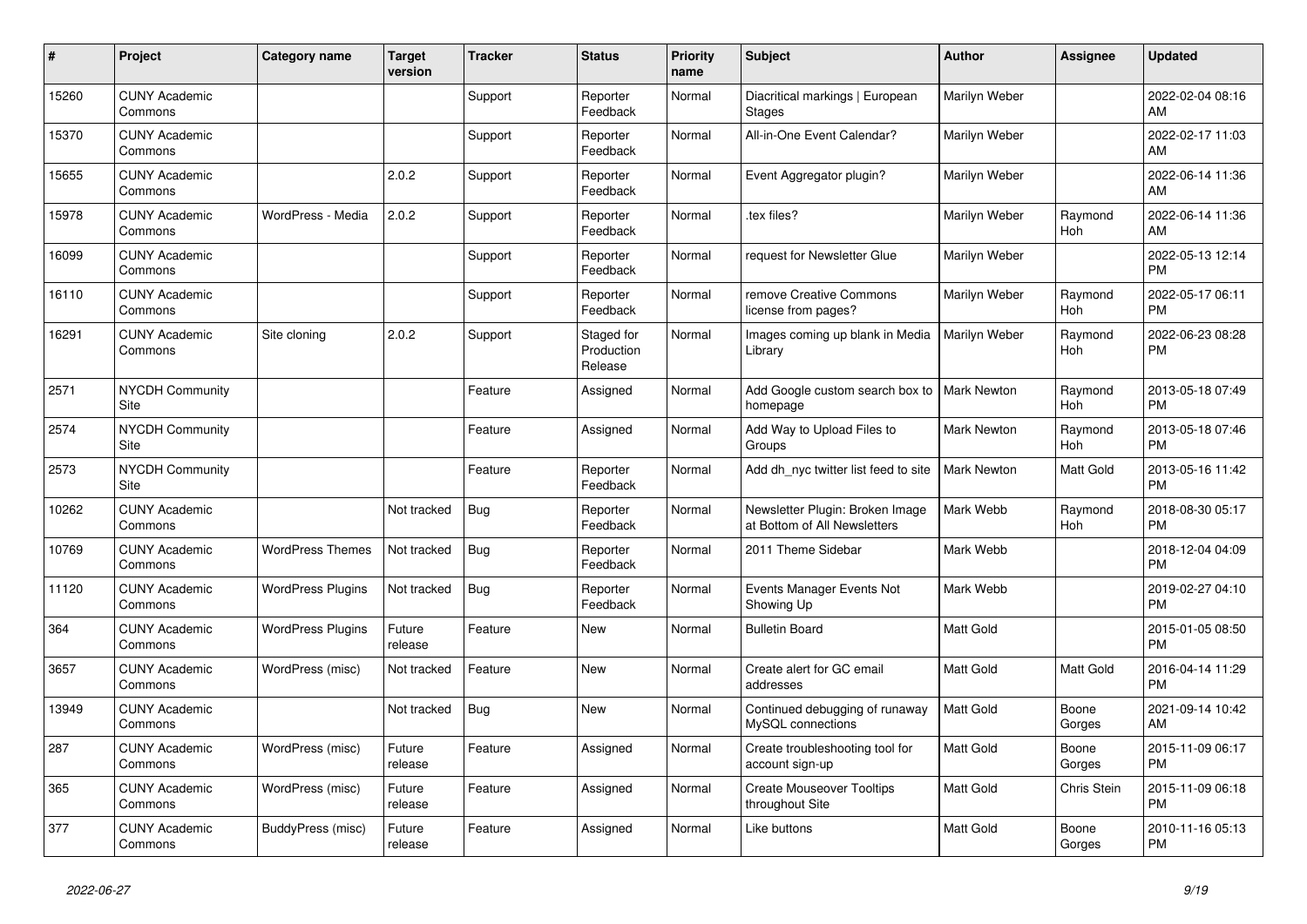| #    | Project                         | <b>Category name</b>     | <b>Target</b><br>version | <b>Tracker</b> | <b>Status</b> | <b>Priority</b><br>name | Subject                                                                                   | Author           | <b>Assignee</b>     | <b>Updated</b>                |
|------|---------------------------------|--------------------------|--------------------------|----------------|---------------|-------------------------|-------------------------------------------------------------------------------------------|------------------|---------------------|-------------------------------|
| 412  | <b>CUNY Academic</b><br>Commons | <b>WordPress Themes</b>  | Future<br>release        | Feature        | Assigned      | Normal                  | <b>Featured Themes</b>                                                                    | <b>Matt Gold</b> | Dominic<br>Giglio   | 2015-01-05 08:44<br><b>PM</b> |
| 435  | <b>CUNY Academic</b><br>Commons | BuddyPress (misc)        | Future<br>release        | Feature        | Assigned      | Normal                  | Include Avatar Images in Forum<br><b>Post Notification Emails</b>                         | Matt Gold        | Boone<br>Gorges     | 2010-12-08 12:40<br><b>PM</b> |
| 497  | <b>CUNY Academic</b><br>Commons | <b>WordPress Plugins</b> | Future<br>release        | Feature        | Assigned      | Normal                  | Drag and Drop Ordering on<br>Gallery Post Plugin                                          | Matt Gold        | Ron Rennick         | 2015-11-09 06:18<br><b>PM</b> |
| 500  | <b>CUNY Academic</b><br>Commons | BuddyPress (misc)        | Future<br>release        | Feature        | Assigned      | Normal                  | <b>Export Group Data</b>                                                                  | Matt Gold        | Boone<br>Gorges     | 2010-12-19 12:09<br><b>PM</b> |
| 554  | <b>CUNY Academic</b><br>Commons | BuddyPress (misc)        | Future<br>release        | Feature        | Assigned      | Normal                  | Add Trackback notifications to<br>site-wide activity feed                                 | <b>Matt Gold</b> | Boone<br>Gorges     | 2015-11-09 06:19<br><b>PM</b> |
| 599  | <b>CUNY Academic</b><br>Commons | BuddyPress (misc)        | Future<br>release        | Feature        | Assigned      | Normal                  | Consider adding rating plugins for<br>BuddyPress/BBPress                                  | <b>Matt Gold</b> | Boone<br>Gorges     | 2011-08-22 06:50<br><b>PM</b> |
| 635  | <b>CUNY Academic</b><br>Commons | BuddyPress (misc)        | Future<br>release        | Feature        | Assigned      | Normal                  | Big Blue Button -<br>Videoconferencing in Groups and<br><b>Blogs</b>                      | Matt Gold        | Boone<br>Gorges     | 2011-03-14 03:24<br><b>PM</b> |
| 636  | <b>CUNY Academic</b><br>Commons | WordPress (misc)         | Not tracked              | Support        | Assigned      | Normal                  | Create Lynda.com-like Table of<br><b>Contents for Prospective Tutorial</b><br>Screencasts | <b>Matt Gold</b> | scott voth          | 2016-02-23 03:12<br><b>PM</b> |
| 653  | <b>CUNY Academic</b><br>Commons | Group Blogs              | Future<br>release        | Feature        | Assigned      | Normal                  | Redesign Integration of Groups<br>and Blogs                                               | Matt Gold        | Samantha<br>Raddatz | 2015-11-09 05:40<br><b>PM</b> |
| 658  | <b>CUNY Academic</b><br>Commons | <b>WordPress Plugins</b> | Future<br>release        | Feature        | Assigned      | Normal                  | Rebulid Sitewide Tag Suggestion                                                           | Matt Gold        | Boone<br>Gorges     | 2015-01-05 08:47<br><b>PM</b> |
| 1105 | CUNY Academic<br>Commons        | WordPress (misc)         | Future<br>release        | Feature        | Assigned      | Normal                  | Rephrase Blog Privacy Options                                                             | <b>Matt Gold</b> | Samantha<br>Raddatz | 2015-11-09 06:19<br><b>PM</b> |
| 2523 | <b>CUNY Academic</b><br>Commons | <b>BuddyPress Docs</b>   | Future<br>release        | Feature        | Assigned      | Normal                  | Allow Users to Upload Images to<br><b>BP</b> Docs                                         | <b>Matt Gold</b> | Boone<br>Gorges     | 2015-11-09 06:14<br><b>PM</b> |
| 3042 | <b>CUNY Academic</b><br>Commons | <b>Public Portfolio</b>  | Future<br>release        | Feature        | Assigned      | Normal                  | Browsing member interests                                                                 | Matt Gold        | Boone<br>Gorges     | 2015-03-21 09:04<br><b>PM</b> |
| 3090 | <b>CUNY Academic</b><br>Commons | Twitter page             | Future<br>release        | Feature        | Assigned      | Normal                  | Prevent Retweets from showing<br>up on Commons twitter page                               | <b>Matt Gold</b> | <b>Tahir Butt</b>   | 2016-10-24 11:31<br>AM        |
| 3220 | <b>CUNY Academic</b><br>Commons | <b>Public Portfolio</b>  | Future<br>release        | Feature        | Assigned      | Normal                  | Add indent/outdent option to<br>Formatting Buttons on Profile<br>Page                     | <b>Matt Gold</b> | Boone<br>Gorges     | 2014-05-21 10:39<br><b>PM</b> |
| 3308 | <b>CUNY Academic</b><br>Commons | Group Invitations        | Future<br>release        | Feature        | Assigned      | Normal                  | Allow members to rescind group<br>invitations                                             | Matt Gold        | Boone<br>Gorges     | 2015-04-01 08:53<br><b>PM</b> |
| 3517 | <b>CUNY Academic</b><br>Commons | My Commons               | Future<br>release        | Feature        | Assigned      | Normal                  | Mute/Unmute My Commons<br>updates                                                         | Matt Gold        | Raymond<br>Hoh      | 2015-11-09 01:19<br><b>PM</b> |
| 3524 | <b>CUNY Academic</b><br>Commons | Documentation            | Not tracked              | Documentation  | Assigned      | Normal                  | Post describing all you can do<br>when starting up a new<br>blog/group                    | Matt Gold        | scott voth          | 2014-10-04 12:56<br><b>PM</b> |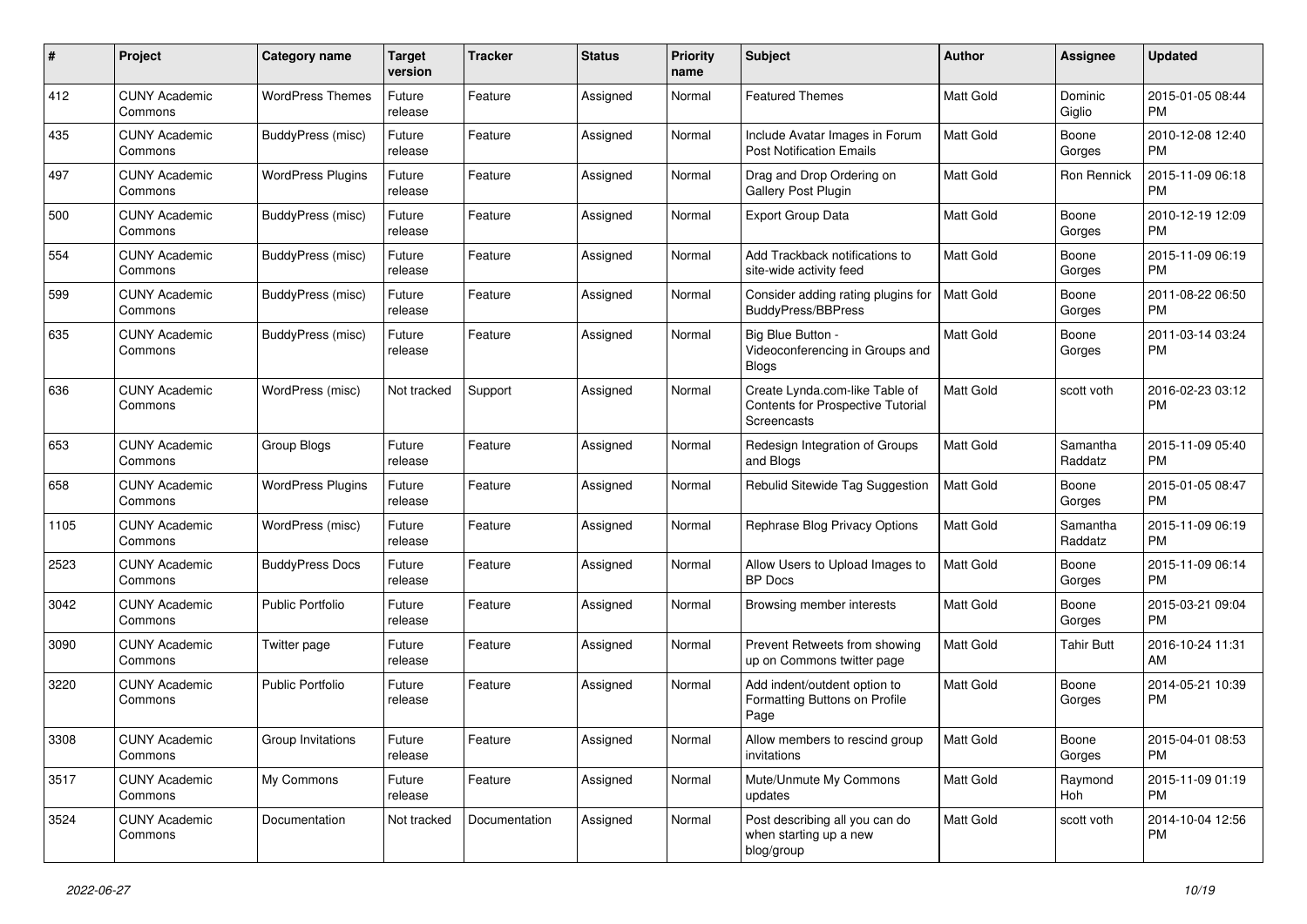| #    | Project                         | <b>Category name</b>    | <b>Target</b><br>version | <b>Tracker</b> | <b>Status</b> | <b>Priority</b><br>name | <b>Subject</b>                                                         | Author           | <b>Assignee</b>     | <b>Updated</b>                |
|------|---------------------------------|-------------------------|--------------------------|----------------|---------------|-------------------------|------------------------------------------------------------------------|------------------|---------------------|-------------------------------|
| 3536 | <b>CUNY Academic</b><br>Commons | My Commons              | Future<br>release        | Feature        | Assigned      | Normal                  | Infinite Scroll on My Commons<br>page                                  | <b>Matt Gold</b> | Raymond<br>Hoh      | 2015-04-13 04:42<br><b>PM</b> |
| 3577 | <b>CUNY Academic</b><br>Commons | My Commons              | Future<br>release        | Design/UX      | Assigned      | Normal                  | Replies to items in My Commons                                         | <b>Matt Gold</b> | Raymond<br>Hoh      | 2015-04-09 05:19<br><b>PM</b> |
| 3662 | <b>CUNY Academic</b><br>Commons | <b>SEO</b>              | Future<br>release        | Feature        | Assigned      | Normal                  | Duplicate Content/SEO/Google<br>issues                                 | Matt Gold        | Raymond<br>Hoh      | 2015-04-13 04:37<br><b>PM</b> |
| 3759 | <b>CUNY Academic</b><br>Commons | WordPress (misc)        | Future<br>release        | Feature        | Assigned      | Normal                  | Review Interface for Adding Users<br>to Blogs                          | <b>Matt Gold</b> | Boone<br>Gorges     | 2015-03-24 05:52<br>PM        |
| 3768 | <b>CUNY Academic</b><br>Commons | <b>Public Portfolio</b> | Future<br>release        | Feature        | Assigned      | Normal                  | Institutions/Past positions on<br>public portfolios                    | <b>Matt Gold</b> | Boone<br>Gorges     | 2018-04-23 10:44<br>AM        |
| 3770 | <b>CUNY Academic</b><br>Commons | <b>Public Portfolio</b> | Future<br>release        | Feature        | Assigned      | Normal                  | Improve Layout/Formatting of<br>Positions Area on Public<br>Portfolios | Matt Gold        | Chris Stein         | 2015-04-01 09:17<br><b>PM</b> |
| 4027 | <b>CUNY Academic</b><br>Commons | Commons In A Box        | Not tracked              | Design/UX      | Assigned      | Normal                  | Usability review of CBOX update<br>procedures                          | Matt Gold        | Samantha<br>Raddatz | 2015-05-11 06:36<br><b>PM</b> |
| 4053 | <b>CUNY Academic</b><br>Commons | Events                  | Future<br>release        | Feature        | Assigned      | Normal                  | Create new tab for past events                                         | Matt Gold        | Boone<br>Gorges     | 2015-05-12 02:10<br><b>PM</b> |
| 4070 | <b>CUNY Academic</b><br>Commons | Analytics               | Not tracked              | Support        | Assigned      | Normal                  | Request for JITP site analytics                                        | <b>Matt Gold</b> | Seth Persons        | 2016-02-23 03:09<br>PM        |
| 4235 | <b>CUNY Academic</b><br>Commons |                         | Not tracked              | Design/UX      | Assigned      | Normal                  | Explore user experience around<br>comments on forum topics vs<br>docs  | <b>Matt Gold</b> | Samantha<br>Raddatz | 2015-07-21 10:23<br>AM        |
| 4238 | <b>CUNY Academic</b><br>Commons | Events                  | Future<br>release        | Feature        | Assigned      | Normal                  | Copy Events to Other Groups?                                           | <b>Matt Gold</b> | Boone<br>Gorges     | 2015-07-02 10:08<br>AM        |
| 4404 | <b>CUNY Academic</b><br>Commons | <b>Public Portfolio</b> | Future<br>release        | Design/UX      | Assigned      | Normal                  | Change color of permissions info<br>on portfolio editing interface     | <b>Matt Gold</b> | Samantha<br>Raddatz | 2015-08-11 05:28<br><b>PM</b> |
| 4661 | <b>CUNY Academic</b><br>Commons | User Experience         | Future<br>release        | Bug            | Assigned      | Normal                  | Simplify Events text                                                   | Matt Gold        | Samantha<br>Raddatz | 2015-10-02 09:06<br><b>PM</b> |
| 4903 | <b>CUNY Academic</b><br>Commons | Events                  | Future<br>release        | Design/UX      | Assigned      | Normal                  | Improving visual appearance of<br>event calendars                      | Matt Gold        | Boone<br>Gorges     | 2016-10-13 11:51<br>AM        |
| 4980 | <b>CUNY Academic</b><br>Commons | Home Page               | Future<br>release        | Feature        | Assigned      | Normal                  | CAC Featured Content -- Adding<br>Randomization                        | <b>Matt Gold</b> | Boone<br>Gorges     | 2016-12-12 03:01<br><b>PM</b> |
| 4986 | <b>CUNY Academic</b><br>Commons | ZenDesk                 | Not tracked              | Support        | Assigned      | Normal                  | Prepare documentation for<br>Zendesk re web widget                     | Matt Gold        | Samantha<br>Raddatz | 2016-02-25 03:09<br>PM        |
| 5316 | <b>CUNY Academic</b><br>Commons | User Experience         | Future<br>release        | Feature        | Assigned      | Normal                  | Prompt user email address<br>updates                                   | Matt Gold        | Stephen Real        | 2016-12-21 03:30<br>PM        |
| 5581 | <b>CUNY Academic</b><br>Commons | Analytics               | Future<br>release        | Feature        | Assigned      | Normal                  | Explore alternatives to Google<br>Analytics                            | Matt Gold        | Valerie<br>Townsend | 2020-04-17 03:12<br><b>PM</b> |
| 5696 | <b>CUNY Academic</b><br>Commons | Events                  | Future<br>release        | Feature        | Assigned      | Normal                  | Events Calendar - display options<br>calendar aggregation              | Matt Gold        | Boone<br>Gorges     | 2016-10-13 11:44<br>AM        |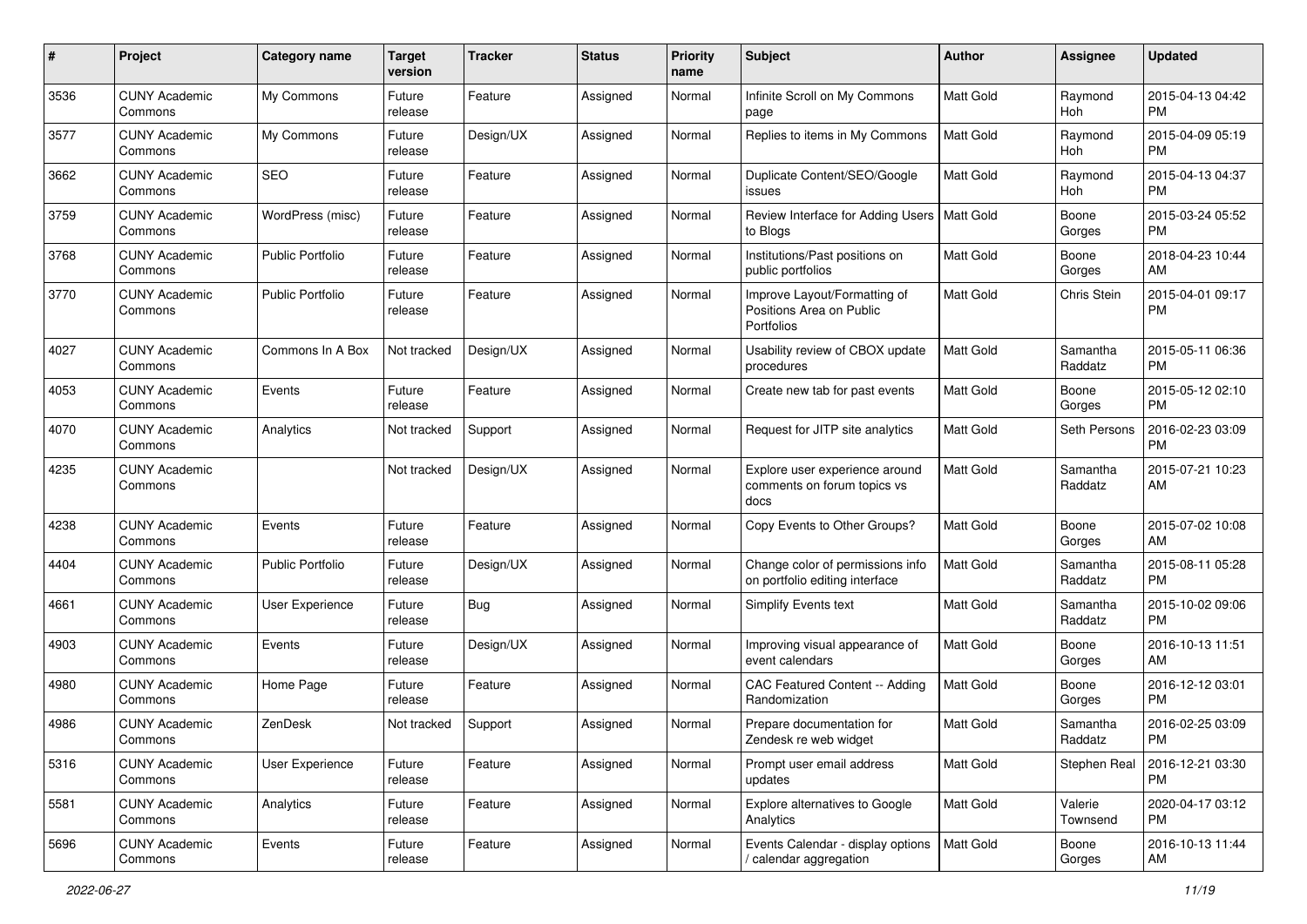| #     | Project                         | Category name              | Target<br>version | Tracker       | <b>Status</b> | <b>Priority</b><br>name | <b>Subject</b>                                                                        | <b>Author</b>    | <b>Assignee</b>    | <b>Updated</b>                |
|-------|---------------------------------|----------------------------|-------------------|---------------|---------------|-------------------------|---------------------------------------------------------------------------------------|------------------|--------------------|-------------------------------|
| 5955  | <b>CUNY Academic</b><br>Commons | Outreach                   | Future<br>release | Feature       | Assigned      | Normal                  | Create auto-newsletter for<br>commons members                                         | <b>Matt Gold</b> | Luke Waltzer       | 2016-08-30 10:34<br>AM        |
| 6115  | <b>CUNY Academic</b><br>Commons | Publicity                  | Not tracked       | Feature       | Assigned      | Normal                  | create digital signage for GC                                                         | <b>Matt Gold</b> | scott voth         | 2016-10-11 10:09<br><b>PM</b> |
| 6298  | <b>CUNY Academic</b><br>Commons | User Experience            | Not tracked       | Design/UX     | Assigned      | Normal                  | Examine data from survey                                                              | <b>Matt Gold</b> | Margaret<br>Galvan | 2016-10-14 12:16<br><b>PM</b> |
| 6426  | <b>CUNY Academic</b><br>Commons | Spam/Spam<br>Prevention    | Future<br>release | Feature       | Assigned      | Normal                  | Force captcha on all comments?                                                        | Matt Gold        | <b>Tahir Butt</b>  | 2016-10-24 02:06<br><b>PM</b> |
| 6671  | <b>CUNY Academic</b><br>Commons | Reply By Email             | Not tracked       | <b>Bug</b>    | Assigned      | Normal                  | "Post too often" RBE error<br>message                                                 | Matt Gold        | Raymond<br>Hoh     | 2016-11-11 09:55<br>AM        |
| 6995  | <b>CUNY Academic</b><br>Commons | Home Page                  | Not tracked       | Bug           | Assigned      | Normal                  | member filter on homepage not<br>working                                              | <b>Matt Gold</b> | Raymond<br>Hoh     | 2016-12-11 09:46<br><b>PM</b> |
| 8666  | <b>CUNY Academic</b><br>Commons | Teaching                   | Not tracked       | Documentation | Assigned      | Normal                  | Create Teaching on the<br>Commons Resource Page                                       | <b>Matt Gold</b> | Laurie Hurson      | 2019-09-23 03:16<br><b>PM</b> |
| 8836  | <b>CUNY Academic</b><br>Commons | <b>Blogs (BuddyPress)</b>  | Future<br>release | Feature       | Assigned      | Normal                  | Redesign site launch process                                                          | <b>Matt Gold</b> | Boone<br>Gorges    | 2019-10-03 02:49<br>PM        |
| 8837  | <b>CUNY Academic</b><br>Commons |                            | Not tracked       | Feature       | Assigned      | Normal                  | Create a form to request info from<br>people requesting premium<br>themes and plugins | <b>Matt Gold</b> | Marilyn<br>Weber   | 2017-11-14 03:35<br><b>PM</b> |
| 8898  | <b>CUNY Academic</b><br>Commons | Social Paper               | Not tracked       | Feature       | Assigned      | Normal                  | Usage data on docs and social<br>paper                                                | <b>Matt Gold</b> | <b>Matt Gold</b>   | 2017-11-16 11:32<br>AM        |
| 8900  | <b>CUNY Academic</b><br>Commons | Accessibility              | Future<br>release | Feature       | Assigned      | Normal                  | Look into tools to enforce<br>accessibility in WP environment                         | <b>Matt Gold</b> | Boone<br>Gorges    | 2022-04-26 11:59<br>AM        |
| 8901  | <b>CUNY Academic</b><br>Commons | Accessibility              | Future<br>release | Feature       | Assigned      | Normal                  | Theme analysis for accessibility                                                      | Matt Gold        | Boone<br>Gorges    | 2022-04-26 11:59<br>AM        |
| 8902  | <b>CUNY Academic</b><br>Commons | Design                     | Not tracked       | Feature       | Assigned      | Normal                  | Report back on research on<br><b>BuddyPress themes</b>                                | <b>Matt Gold</b> | Michael Smith      | 2017-11-10 12:31<br><b>PM</b> |
| 8976  | <b>CUNY Academic</b><br>Commons | Reply By Email             | Not tracked       | Feature       | Assigned      | Normal                  | Package RBE new topics<br>posting?                                                    | <b>Matt Gold</b> | Raymond<br>Hoh     | 2017-12-04 02:34<br><b>PM</b> |
| 9015  | <b>CUNY Academic</b><br>Commons | Groups (misc)              | Not tracked       | Outreach      | Assigned      | Normal                  | Email group admins the email<br>addresses of their groups                             | Matt Gold        | Matt Gold          | 2018-01-02 09:54<br>AM        |
| 9028  | <b>CUNY Academic</b><br>Commons | Onboarding                 | Future<br>release | Feature       | Assigned      | Normal                  | suggest groups to new members<br>during the registration process                      | <b>Matt Gold</b> | Chris Stein        | 2018-10-24 12:34<br><b>PM</b> |
| 9941  | <b>CUNY Academic</b><br>Commons | Wiki                       | Not tracked       | Support       | Assigned      | Normal                  | Wiki functionality                                                                    | <b>Matt Gold</b> | Boone<br>Gorges    | 2018-06-26 10:57<br>AM        |
| 10659 | <b>CUNY Academic</b><br>Commons | Group Forums               | Future<br>release | Feature       | Assigned      | Normal                  | Post to multiple groups via email                                                     | Matt Gold        | Raymond<br>Hoh     | 2018-11-15 12:54<br>AM        |
| 15604 | <b>CUNY Academic</b><br>Commons | <b>Email Notifications</b> | Future<br>release | Feature       | Assigned      | Normal                  | Restructure Commons Group<br><b>Digest Email Messages</b>                             | <b>Matt Gold</b> | Boone<br>Gorges    | 2022-05-26 10:45<br>AM        |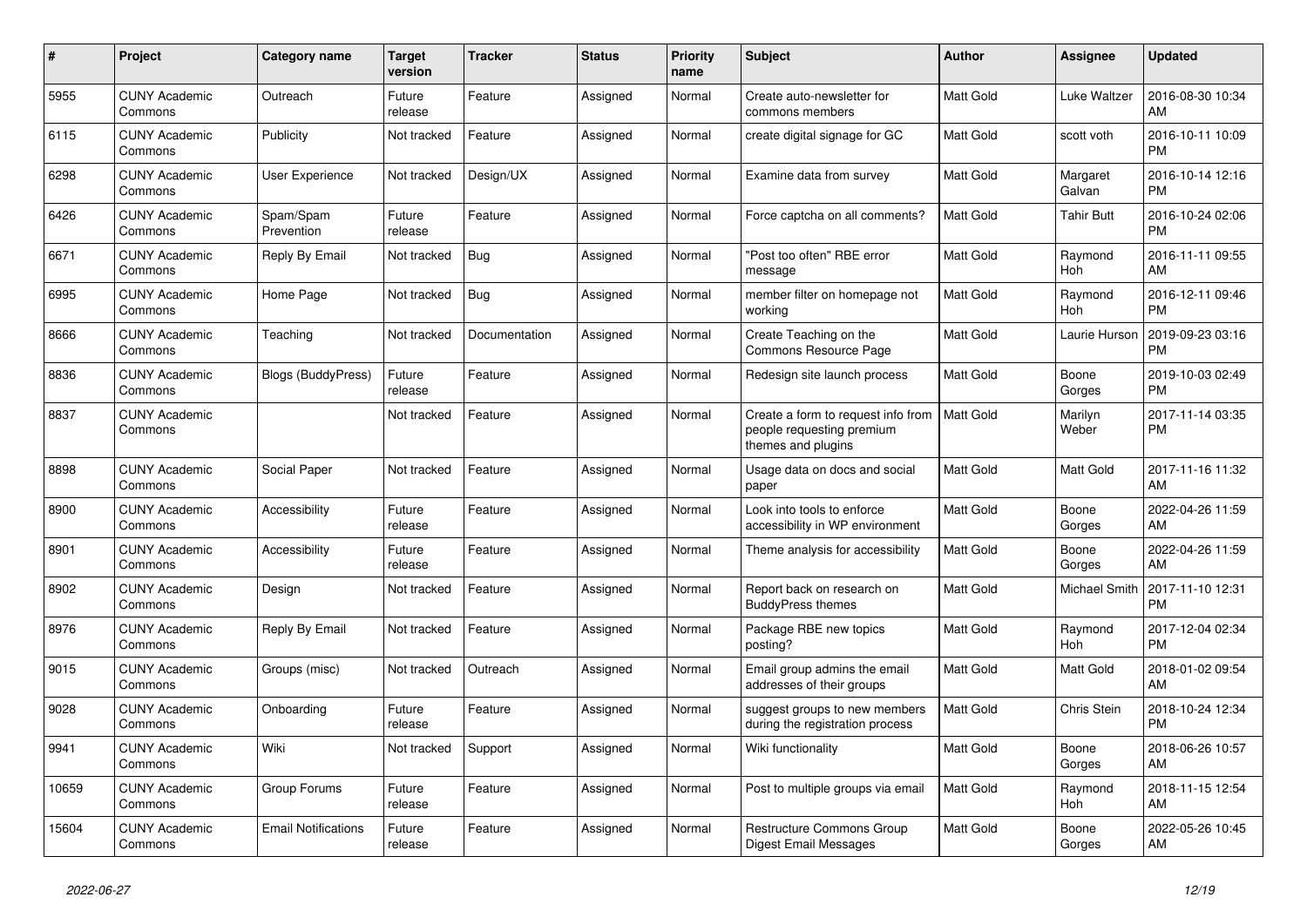| #     | Project                         | <b>Category name</b>       | <b>Target</b><br>version | <b>Tracker</b> | <b>Status</b>        | <b>Priority</b><br>name | <b>Subject</b>                                                                                                                               | <b>Author</b>          | <b>Assignee</b>     | <b>Updated</b>                |
|-------|---------------------------------|----------------------------|--------------------------|----------------|----------------------|-------------------------|----------------------------------------------------------------------------------------------------------------------------------------------|------------------------|---------------------|-------------------------------|
| 8992  | <b>NYCDH Community</b><br>Site  |                            |                          | Bug            | Assigned             | Normal                  | Multiple RBE error reports                                                                                                                   | <b>Matt Gold</b>       | Raymond<br>Hoh      | 2017-12-11 05:43<br><b>PM</b> |
| 3369  | <b>CUNY Academic</b><br>Commons | Reply By Email             | Not tracked              | Outreach       | Hold                 | Normal                  | Release reply by email to WP<br>plugin directory                                                                                             | Matt Gold              | Raymond<br>Hoh      | 2016-03-01 12:46<br><b>PM</b> |
| 8756  | <b>CUNY Academic</b><br>Commons | Group Blogs                | Future<br>release        | Feature        | Hold                 | Normal                  | Connect multiple blogs to one<br>group?                                                                                                      | Matt Gold              | Boone<br>Gorges     | 2017-09-30 10:42<br>AM        |
| 8991  | <b>CUNY Academic</b><br>Commons | Reply By Email             | Not tracked              | Bug            | Hold                 | Normal                  | RBE duplicate email message<br>issue                                                                                                         | Matt Gold              | Raymond<br>Hoh      | 2018-02-18 08:53<br><b>PM</b> |
| 1544  | <b>CUNY Academic</b><br>Commons | Groups (misc)              | Future<br>release        | Feature        | Reporter<br>Feedback | Normal                  | Group Filtering and Sorting                                                                                                                  | <b>Matt Gold</b>       | Chris Stein         | 2019-03-01 02:25<br><b>PM</b> |
| 6014  | <b>CUNY Academic</b><br>Commons | Publicity                  | Future<br>release        | Publicity      | Reporter<br>Feedback | Normal                  | Google search listing                                                                                                                        | <b>Matt Gold</b>       | Boone<br>Gorges     | 2016-09-21 03:48<br><b>PM</b> |
| 7115  | <b>CUNY Academic</b><br>Commons | Groups (misc)              | Future<br>release        | Feature        | Reporter<br>Feedback | Normal                  | make licensing info clear during<br>group creation                                                                                           | Matt Gold              | Raymond<br>Hoh      | 2020-12-08 11:32<br>AM        |
| 9947  | <b>CUNY Academic</b><br>Commons | <b>WordPress Plugins</b>   | Future<br>release        | Feature        | Reporter<br>Feedback | Normal                  | Install H5P quiz plugin                                                                                                                      | <b>Matt Gold</b>       | Boone<br>Gorges     | 2018-09-11 11:01<br>AM        |
| 9979  | <b>CUNY Academic</b><br>Commons | <b>Email Notifications</b> | Not tracked              | Bug            | Reporter<br>Feedback | Normal                  | Reports of slow email activation<br>emails                                                                                                   | Matt Gold              | Boone<br>Gorges     | 2018-08-29 09:40<br><b>PM</b> |
| 10040 | <b>CUNY Academic</b><br>Commons | WordPress (misc)           | Not tracked              | Bug            | Reporter<br>Feedback | Normal                  | User doesn't see full list of themes                                                                                                         | Matt Gold              | Boone<br>Gorges     | 2018-07-25 10:12<br>AM        |
| 3419  | <b>CUNY Academic</b><br>Commons | Group Invitations          | 1.6.14                   | Bug            | Testing<br>Required  | Normal                  | Neatening the display of<br>messages on group requests                                                                                       | Matt Gold              | Boone<br>Gorges     | 2014-09-01 09:29<br><b>PM</b> |
| 481   | <b>CUNY Academic</b><br>Commons | Groups (misc)              | Future<br>release        | Feature        | Assigned             | Normal                  | ability to archive inactive groups<br>and blogs                                                                                              | Michael Mandiberg      | Samantha<br>Raddatz | 2015-11-09 05:56<br><b>PM</b> |
| 9908  | <b>CUNY Academic</b><br>Commons |                            | Not tracked              | Feature        | New                  | Normal                  | Is it possible to send email<br>updates to users (or an email<br>address not on the list) for only a<br>single page AFTER being<br>prompted? | <b>Michael Shields</b> | scott voth          | 2018-06-11 01:34<br><b>PM</b> |
| 2167  | <b>CUNY Academic</b><br>Commons | WordPress (misc)           | Future<br>release        | Bug            | Assigned             | Normal                  | <b>CAC-Livestream Plugin Issues</b>                                                                                                          | Michael Smith          | Dominic<br>Giglio   | 2015-01-02 03:06<br><b>PM</b> |
| 3458  | <b>CUNY Academic</b><br>Commons | Groups (misc)              | Future<br>release        | Feature        | Assigned             | Normal                  | Filter Members of Group by<br>Campus                                                                                                         | Michael Smith          | Samantha<br>Raddatz | 2014-09-26 08:32<br><b>PM</b> |
| 2753  | <b>CUNY Academic</b><br>Commons | Public Portfolio           | Future<br>release        | Feature        | New                  | Normal                  | Create actual actual tagification in   Micki Kaufman<br>academic interests and other<br>fields                                               |                        | Boone<br>Gorges     | 2015-01-05 08:52<br><b>PM</b> |
| 3506  | <b>CUNY Academic</b><br>Commons | Publicity                  | 1.7                      | Publicity      | New                  | Normal                  | Prepare 1.7 email messaging                                                                                                                  | Micki Kaufman          | Micki<br>Kaufman    | 2014-10-01 12:36<br><b>PM</b> |
| 3509  | <b>CUNY Academic</b><br>Commons | Publicity                  | 1.7                      | Publicity      | New                  | Normal                  | Create 1.7 digital signage imagery                                                                                                           | Micki Kaufman          | Marilyn<br>Weber    | 2014-10-01 12:40<br>PM        |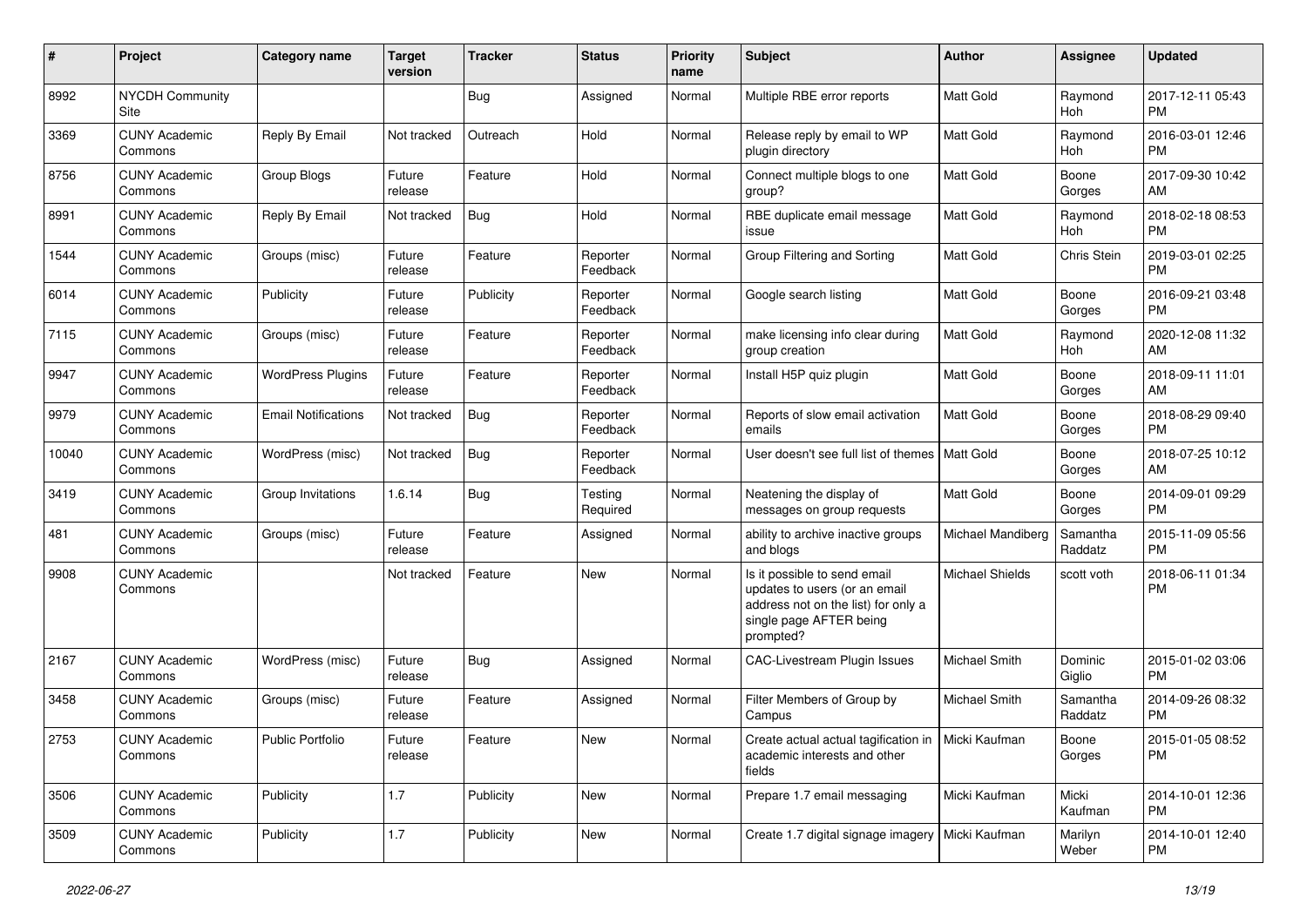| #     | Project                         | <b>Category name</b>     | <b>Target</b><br>version | <b>Tracker</b> | <b>Status</b>        | <b>Priority</b><br>name | <b>Subject</b>                                                             | <b>Author</b>           | Assignee            | <b>Updated</b>                |
|-------|---------------------------------|--------------------------|--------------------------|----------------|----------------------|-------------------------|----------------------------------------------------------------------------|-------------------------|---------------------|-------------------------------|
| 2754  | <b>CUNY Academic</b><br>Commons | Design                   | Future<br>release        | Feature        | Assigned             | Normal                  | Determine strategy for CAC logo<br>handling in top header                  | Micki Kaufman           | Chris Stein         | 2015-01-05 08:53<br><b>PM</b> |
| 3510  | <b>CUNY Academic</b><br>Commons | Publicity                | 1.7                      | Publicity      | Assigned             | Normal                  | Post on the News Blog re: 'My<br>Commons'                                  | Micki Kaufman           | Sarah<br>Morgano    | 2014-10-15 11:18<br>AM        |
| 3511  | <b>CUNY Academic</b><br>Commons | Publicity                | 1.7                      | Publicity      | Assigned             | Normal                  | Social media for 1.7                                                       | Micki Kaufman           | Sarah<br>Morgano    | 2014-10-14 03:32<br><b>PM</b> |
| 3475  | <b>CUNY Academic</b><br>Commons | Events                   | Future<br>release        | Feature        | Assigned             | Normal                  | Request to add plugin to<br>streamline room<br>booking/appointment booking | Naomi Barrettara        | Boone<br>Gorges     | 2014-12-01 05:14<br><b>PM</b> |
| 9346  | <b>CUNY Academic</b><br>Commons | WordPress (misc)         | Not tracked              | Bug            | <b>New</b>           | Normal                  | Clone cetls.bmcc.cuny.edu for<br>development                               | Owen Roberts            | Raymond<br>Hoh      | 2018-03-06 05:35<br><b>PM</b> |
| 6665  | <b>CUNY Academic</b><br>Commons |                          | Not tracked              | Publicity      | <b>New</b>           | Normal                  | Dead Link in 1.10 announcement<br>post                                     | Paige Dupont            | <b>Stephen Real</b> | 2016-12-01 03:11<br><b>PM</b> |
| 11449 | <b>CUNY Academic</b><br>Commons | WordPress - Media        | Not tracked              | Support        | Reporter<br>Feedback | Normal                  | Cloning Media Library for JITP<br>from Staging to Production Site          | Patrick DeDauw          | Boone<br>Gorges     | 2019-05-13 12:00<br><b>PM</b> |
| 14483 | <b>CUNY Academic</b><br>Commons | WordPress - Media        | Not tracked              | Bug            | Reporter<br>Feedback | Normal                  | <b>Wordpress PDF Embed Stopped</b><br>Working after JITP Media Clone       | Patrick DeDauw          | Boone<br>Gorges     | 2021-05-20 01:51<br><b>PM</b> |
| 5182  | <b>CUNY Academic</b><br>Commons | Social Paper             | Future<br>release        | Design/UX      | <b>New</b>           | Normal                  | "Publishing" a private paper on<br>social paper?                           | Raffi<br>Khatchadourian | Boone<br>Gorges     | 2016-10-13 04:12<br><b>PM</b> |
| 5183  | <b>CUNY Academic</b><br>Commons | Social Paper             | Future<br>release        | Design/UX      | <b>New</b>           | Normal                  | Creating a new paper when<br>viewing an existing paper                     | Raffi<br>Khatchadourian | Samantha<br>Raddatz | 2016-02-02 12:09<br><b>PM</b> |
| 9420  | <b>CUNY Academic</b><br>Commons | cuny.is                  | Not tracked              | Feature        | <b>New</b>           | Normal                  | Request for http://cuny.is/streams                                         | Raffi<br>Khatchadourian | Marilyn<br>Weber    | 2018-04-02 10:08<br>AM        |
| 14792 | <b>CUNY Academic</b><br>Commons |                          |                          | Bug            | <b>New</b>           | Normal                  | Inconsistent email notifications<br>from gravity forms                     | Raffi<br>Khatchadourian |                     | 2021-10-04 01:50<br><b>PM</b> |
| 11077 | <b>CUNY Academic</b><br>Commons | Events                   | Not tracked              | Feature        | Reporter<br>Feedback | Normal                  | Show event category description<br>in event list view                      | Raffi<br>Khatchadourian |                     | 2019-02-12 10:38<br><b>PM</b> |
| 15242 | <b>CUNY Academic</b><br>Commons | Performance              | Not tracked              | <b>Bug</b>     | Reporter<br>Feedback | Normal                  | Slugist site                                                               | Raffi<br>Khatchadourian | Boone<br>Gorges     | 2022-02-07 11:14<br>AM        |
| 15516 | <b>CUNY Academic</b><br>Commons | <b>WordPress Plugins</b> |                          | Bug            | Reporter<br>Feedback | Normal                  | Can't publish or save draft of post<br>on wordpress.com                    | Raffi<br>Khatchadourian | Raymond<br>Hoh      | 2022-03-02 05:52<br><b>PM</b> |
| 16290 | <b>CUNY Academic</b><br>Commons |                          |                          | Feature        | Reporter<br>Feedback | Normal                  | Add Table Of Contents Block<br>plug-in                                     | Raffi<br>Khatchadourian |                     | 2022-06-24 10:26<br>AM        |
| 3691  | <b>CUNY Academic</b><br>Commons | <b>WordPress Plugins</b> | Future<br>release        | <b>Bug</b>     | <b>New</b>           | Normal                  | <b>WPMU Domain Mapping</b><br>Debugging on cdev                            | Raymond Hoh             | Matt Gold           | 2014-12-12 09:04<br>AM        |
| 11243 | <b>CUNY Academic</b><br>Commons | BuddyPress (misc)        | Future<br>release        | Bug            | <b>New</b>           | Normal                  | Audit bp-custom.php                                                        | Raymond Hoh             | Raymond<br>Hoh      | 2022-04-26 11:59<br>AM        |
| 14496 | <b>CUNY Academic</b><br>Commons | Domain Mapping           | Future<br>release        | <b>Bug</b>     | <b>New</b>           | Normal                  | Mapped domain SSO uses<br>third-party cookies                              | Raymond Hoh             | Raymond<br>Hoh      | 2021-05-24 04:03<br><b>PM</b> |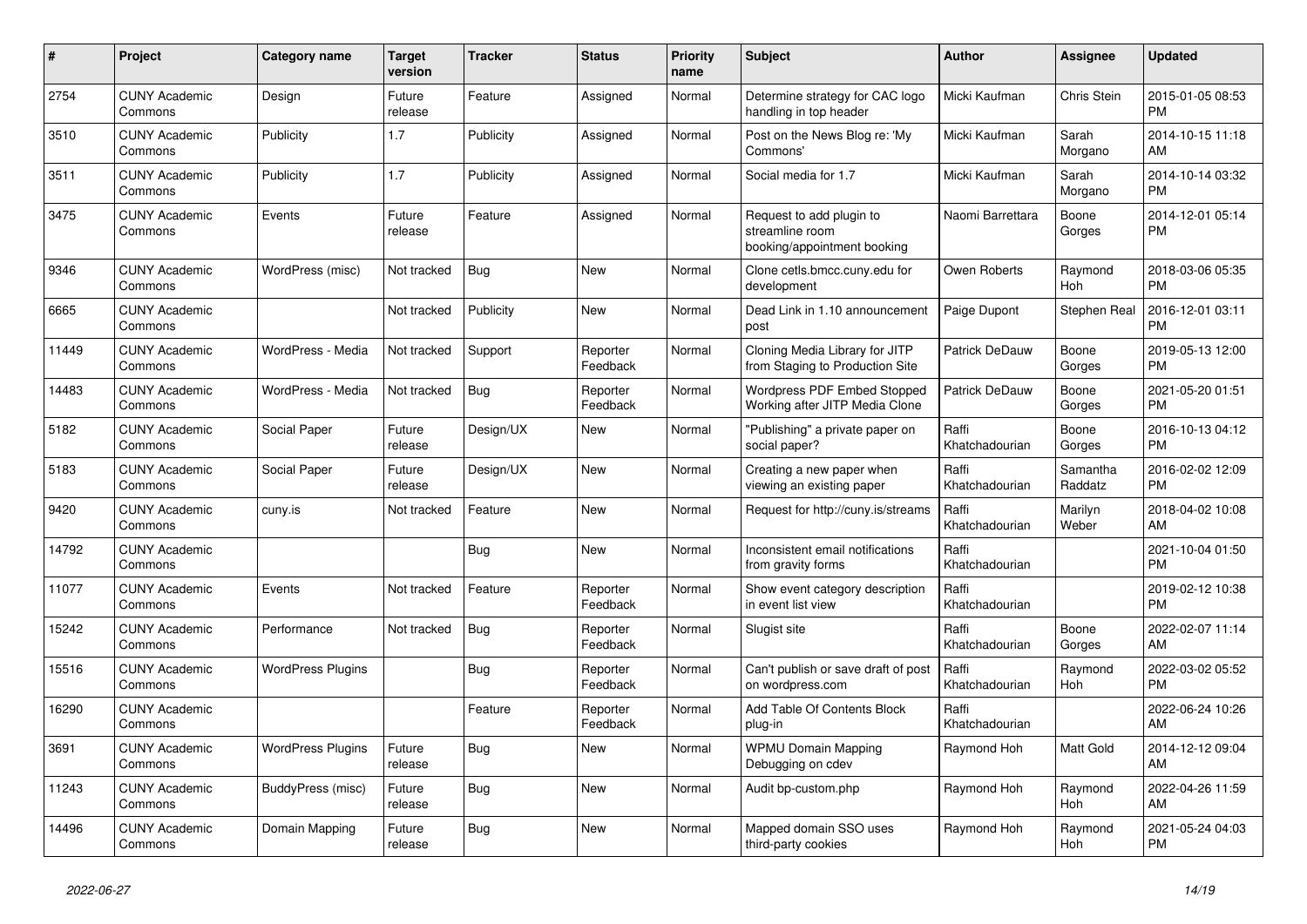| #     | Project                         | Category name            | <b>Target</b><br>version | <b>Tracker</b> | <b>Status</b>                       | <b>Priority</b><br>name | <b>Subject</b>                                                            | <b>Author</b>    | <b>Assignee</b>       | <b>Updated</b>                |
|-------|---------------------------------|--------------------------|--------------------------|----------------|-------------------------------------|-------------------------|---------------------------------------------------------------------------|------------------|-----------------------|-------------------------------|
| 14908 | <b>CUNY Academic</b><br>Commons | Performance              |                          | <b>Bug</b>     | <b>New</b>                          | Normal                  | Stale object cache on cdev                                                | Raymond Hoh      | Boone<br>Gorges       | 2021-12-07 09:45<br>AM        |
| 16177 | <b>CUNY Academic</b><br>Commons | Reply By Email           |                          | <b>Bug</b>     | <b>New</b>                          | Normal                  | Switch to Inbound mode for RBE                                            | Raymond Hoh      | Raymond<br>Hoh        | 2022-05-30 04:32<br><b>PM</b> |
| 16255 | <b>CUNY Academic</b><br>Commons | WordPress (misc)         |                          | <b>Bug</b>     | <b>New</b>                          | Normal                  | Need to define 'MULTISITE'<br>constant in wp-config.php                   | Raymond Hoh      |                       | 2022-06-19 09:31<br>AM        |
| 3939  | <b>CUNY Academic</b><br>Commons | <b>WordPress Plugins</b> | Future<br>release        | <b>Bug</b>     | Hold                                | Normal                  | Activity stream support for<br>Co-Authors Plus plugin                     | Raymond Hoh      | Raymond<br>Hoh        | 2015-11-09 06:13<br><b>PM</b> |
| 16296 | <b>CUNY Academic</b><br>Commons | Home Page                | 2.0.2                    | Bug            | Staged for<br>Production<br>Release | Normal                  | 'Visit Profile" link on Member<br>Directory page doesn't work<br>properly | Raymond Hoh      | Raymond<br>Hoh        | 2022-06-24 07:54<br><b>PM</b> |
| 14983 | <b>CUNY Academic</b><br>Commons | WordPress (misc)         | Not tracked              | Support        | Reporter<br>Feedback                | Normal                  | 'Read More" tag not working                                               | Rebecca Krisel   | Raymond<br><b>Hoh</b> | 2021-11-23 01:17<br><b>PM</b> |
| 4222  | <b>CUNY Academic</b><br>Commons | User Experience          | Future<br>release        | Design/UX      | <b>New</b>                          | Normal                  | Add information to 'Delete<br>Account' page                               | Samantha Raddatz | scott voth            | 2015-06-26 11:35<br>AM        |
| 4225  | <b>CUNY Academic</b><br>Commons | DiRT Integration         | Future<br>release        | Design/UX      | <b>New</b>                          | Normal                  | Add information to DIRT page (in<br>Create a Group)                       | Samantha Raddatz | Matt Gold             | 2015-06-26 03:14<br><b>PM</b> |
| 4226  | <b>CUNY Academic</b><br>Commons | <b>BuddyPress Docs</b>   | Future<br>release        | Design/UX      | <b>New</b>                          | Normal                  | Add option to connect a Doc with<br>a Group                               | Samantha Raddatz | Samantha<br>Raddatz   | 2015-09-09 04:08<br><b>PM</b> |
| 4253  | <b>CUNY Academic</b><br>Commons | <b>Public Portfolio</b>  | Future<br>release        | Design/UX      | <b>New</b>                          | Normal                  | Encourage users to add portfolio<br>content                               | Samantha Raddatz | Samantha<br>Raddatz   | 2015-07-07 11:32<br>AM        |
| 4592  | <b>CUNY Academic</b><br>Commons | Events                   | Future<br>release        | Design/UX      | <b>New</b>                          | Normal                  | Event Creation - Venue Dropdown<br>Slow                                   | Samantha Raddatz | Boone<br>Gorges       | 2015-09-14 04:56<br><b>PM</b> |
| 4622  | <b>CUNY Academic</b><br>Commons | <b>Public Portfolio</b>  | Future<br>release        | Design/UX      | New                                 | Normal                  | Profile Visibility Settings                                               | Samantha Raddatz | Samantha<br>Raddatz   | 2015-09-21 12:18<br><b>PM</b> |
| 5298  | <b>CUNY Academic</b><br>Commons |                          | Not tracked              | Publicity      | New                                 | Normal                  | Survey Pop-Up Text                                                        | Samantha Raddatz | Samantha<br>Raddatz   | 2016-03-22 12:27<br><b>PM</b> |
| 4221  | <b>CUNY Academic</b><br>Commons | Group Forums             | Future<br>release        | Design/UX      | Assigned                            | Normal                  | Add 'Number of Posts' display<br>option to Forum page                     | Samantha Raddatz | Samantha<br>Raddatz   | 2015-06-26 02:21<br><b>PM</b> |
| 585   | <b>CUNY Academic</b><br>Commons | Group Forums             | Future<br>release        | Feature        | Assigned                            | Normal                  | Merge Forum Topics                                                        | Sarah Morgano    | Boone<br>Gorges       | 2011-07-06 04:11<br><b>PM</b> |
| 1888  | <b>CUNY Academic</b><br>Commons | Home Page                | Future<br>release        | Feature        | Assigned                            | Normal                  | Refactor BP MPO Activity Filter to<br>support proper pagination           | Sarah Morgano    | Boone<br>Gorges       | 2014-05-01 07:11<br><b>PM</b> |
| 5826  | <b>CUNY Academic</b><br>Commons | <b>WordPress Plugins</b> | Future<br>release        | Support        | Reporter<br>Feedback                | Normal                  | <b>Remove Subscription Options</b><br>plugin from directory               | Sarah Morgano    | Sarah<br>Morgano      | 2016-10-21 04:14<br><b>PM</b> |
| 10226 | <b>CUNY Academic</b><br>Commons | Courses                  | Future<br>release        | Feature        | <b>New</b>                          | Normal                  | Add "My Courses" to drop down<br>list                                     | scott voth       | Boone<br>Gorges       | 2021-11-19 12:42<br><b>PM</b> |
| 10354 | <b>CUNY Academic</b><br>Commons | <b>Public Portfolio</b>  | Future<br>release        | Feature        | <b>New</b>                          | Normal                  | Opt out of Having a Profile Page                                          | scott voth       | Chris Stein           | 2020-05-12 10:43<br>AM        |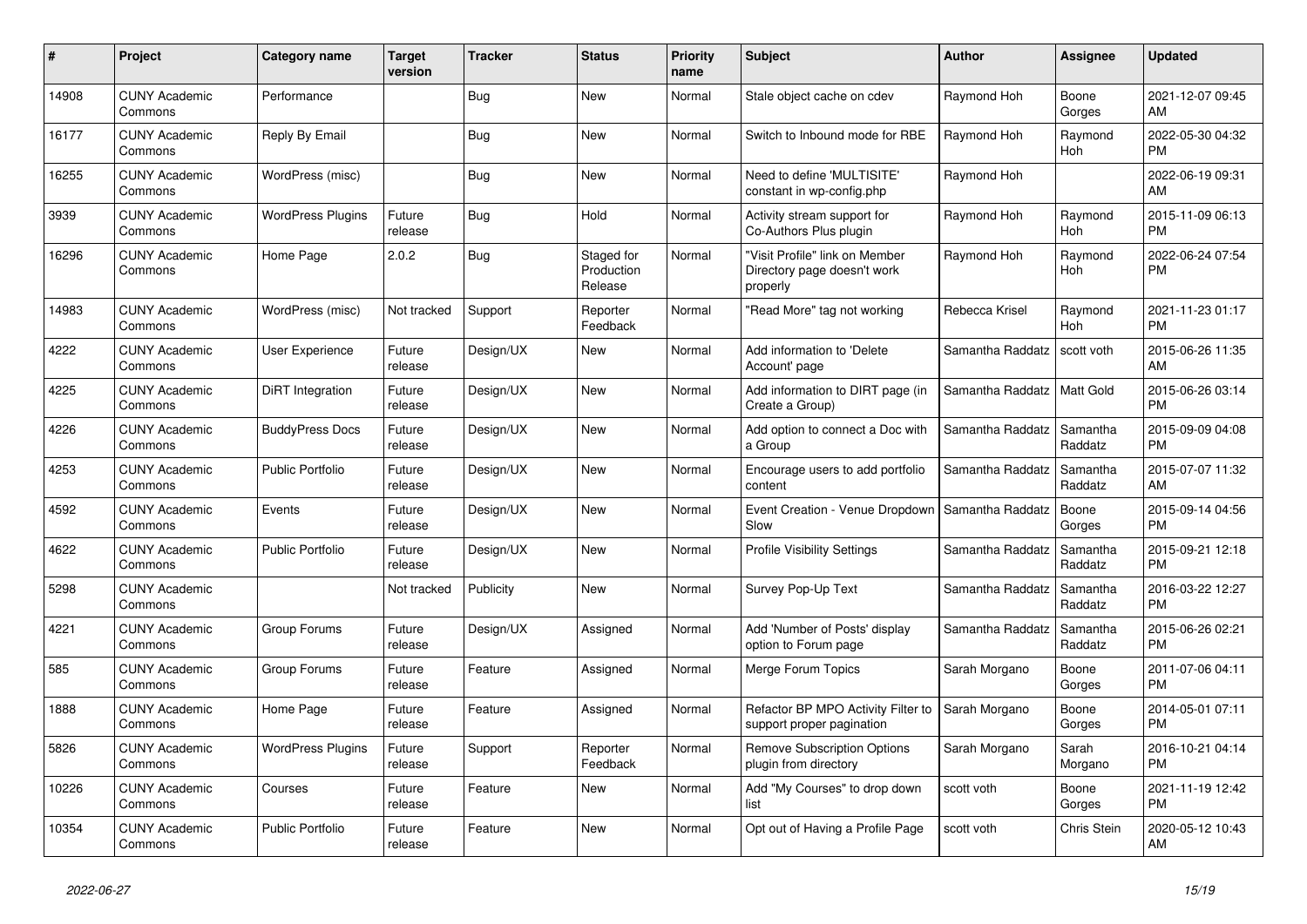| #     | Project                         | <b>Category name</b>     | <b>Target</b><br>version | <b>Tracker</b> | <b>Status</b>        | <b>Priority</b><br>name | Subject                                                                              | <b>Author</b> | Assignee              | <b>Updated</b>                |
|-------|---------------------------------|--------------------------|--------------------------|----------------|----------------------|-------------------------|--------------------------------------------------------------------------------------|---------------|-----------------------|-------------------------------|
| 10839 | <b>CUNY Academic</b><br>Commons | About page               | Not tracked              | Support        | New                  | Normal                  | <b>Mission Statement Needs</b><br>Revision                                           | scott voth    | Matt Gold             | 2018-12-26 10:58<br>AM        |
| 11393 | <b>CUNY Academic</b><br>Commons |                          | Not tracked              | Publicity      | New                  | Normal                  | After 1.15 release, ceate a hero<br>slide and post about adding a site<br>to a group | scott voth    | Patrick<br>Sweeney    | 2019-05-14 10:32<br>AM        |
| 11496 | <b>CUNY Academic</b><br>Commons | Public Portfolio         | 1.15.2                   | Support        | New                  | Normal                  | Replace Twitter Icon on Member<br>Portfolio page                                     | scott voth    | Boone<br>Gorges       | 2019-06-06 01:03<br><b>PM</b> |
| 11531 | <b>CUNY Academic</b><br>Commons | Events                   | Future<br>release        | Feature        | New                  | Normal                  | Main Events calendar should<br>include non-public events that<br>user has access to  | scott voth    | Boone<br>Gorges       | 2019-06-11 10:00<br>AM        |
| 11860 | <b>CUNY Academic</b><br>Commons | Registration             | Future<br>release        | Feature        | New                  | Normal                  | Ensure Students Are Aware They<br>Can Use Aliases At Registration                    | scott voth    |                       | 2019-09-24 08:46<br>AM        |
| 12247 | <b>CUNY Academic</b><br>Commons | Publicity                | Not tracked              | Support        | New                  | Normal                  | Screenshot of First Commons<br>Homepage                                              | scott voth    | scott voth            | 2020-01-14 12:08<br><b>PM</b> |
| 12392 | <b>CUNY Academic</b><br>Commons | Help/Codex               | Not tracked              | Documentation  | <b>New</b>           | Normal                  | <b>Updates to Common Commons</b><br>Questions on Help Page                           | scott voth    | Margaret<br>Galvan    | 2020-02-11 10:53<br>AM        |
| 12573 | <b>CUNY Academic</b><br>Commons | <b>WordPress Plugins</b> | Future<br>release        | <b>Bug</b>     | New                  | Normal                  | CommentPress Core Issues                                                             | scott voth    |                       | 2020-03-24 04:32<br><b>PM</b> |
| 14394 | <b>CUNY Academic</b><br>Commons |                          | Not tracked              | Feature        | New                  | Normal                  | Commons News Site - redesign                                                         | scott voth    | scott voth            | 2021-09-14 10:46<br>AM        |
| 15767 | <b>CUNY Academic</b><br>Commons | WordPress (misc)         |                          | Support        | New                  | Normal                  | Site loading slowly                                                                  | scott voth    | Boone<br>Gorges       | 2022-04-04 08:56<br><b>PM</b> |
| 3492  | <b>CUNY Academic</b><br>Commons | <b>WordPress Themes</b>  | Future<br>release        | Support        | Assigned             | Normal                  | Add CBOX theme to the<br>Commons                                                     | scott voth    | Raymond<br>Hoh        | 2014-10-08 05:55<br><b>PM</b> |
| 4438  | <b>CUNY Academic</b><br>Commons | Events                   | Future<br>release        | <b>Bug</b>     | Assigned             | Normal                  | Events Calendar - Export<br><b>Recurring Events</b>                                  | scott voth    | Daniel Jones          | 2016-05-23 04:25<br><b>PM</b> |
| 5827  | <b>CUNY Academic</b><br>Commons | <b>Public Portfolio</b>  | Future<br>release        | <b>Bug</b>     | Assigned             | Normal                  | Academic Interests square<br>bracket links not working                               | scott voth    | Chris Stein           | 2016-08-11 11:59<br>PM        |
| 13946 | <b>CUNY Academic</b><br>Commons | <b>WordPress Plugins</b> | 2.1.0                    | Support        | Assigned             | Normal                  | <b>Custom Embed handler For</b><br>OneDrive files                                    | scott voth    | Raymond<br><b>Hoh</b> | 2022-05-26 10:46<br>AM        |
| 14113 | <b>CUNY Academic</b><br>Commons | WordPress (misc)         | Future<br>release        | Bug            | Hold                 | Normal                  | Block Editor Not Working on this<br>page - Json error                                | scott voth    | Boone<br>Gorges       | 2021-03-05 11:01<br>AM        |
| 9515  | <b>CUNY Academic</b><br>Commons | <b>WordPress Plugins</b> | Not tracked              | Bug            | Reporter<br>Feedback | Normal                  | Text to Speech plugin - "More<br>Slowly" checkbox not working                        | scott voth    | Boone<br>Gorges       | 2018-06-13 02:26<br>PM        |
| 10982 | <b>CUNY Academic</b><br>Commons | Domain Mapping           | Not tracked              | Support        | Reporter<br>Feedback | Normal                  | <b>CNAME</b> question                                                                | scott voth    |                       | 2019-01-22 04:29<br>PM        |
| 11386 | <b>CUNY Academic</b><br>Commons | WordPress - Media        | Not tracked              | Support        | Reporter<br>Feedback | Normal                  | disappearing images                                                                  | scott voth    | Boone<br>Gorges       | 2019-05-14 10:32<br>AM        |
| 11493 | <b>CUNY Academic</b><br>Commons | Domain Mapping           | Not tracked              | Support        | Reporter<br>Feedback | Normal                  | Domain Mapping Request - Talia<br>Schaffer                                           | scott voth    | Matt Gold             | 2019-08-06 08:39<br>AM        |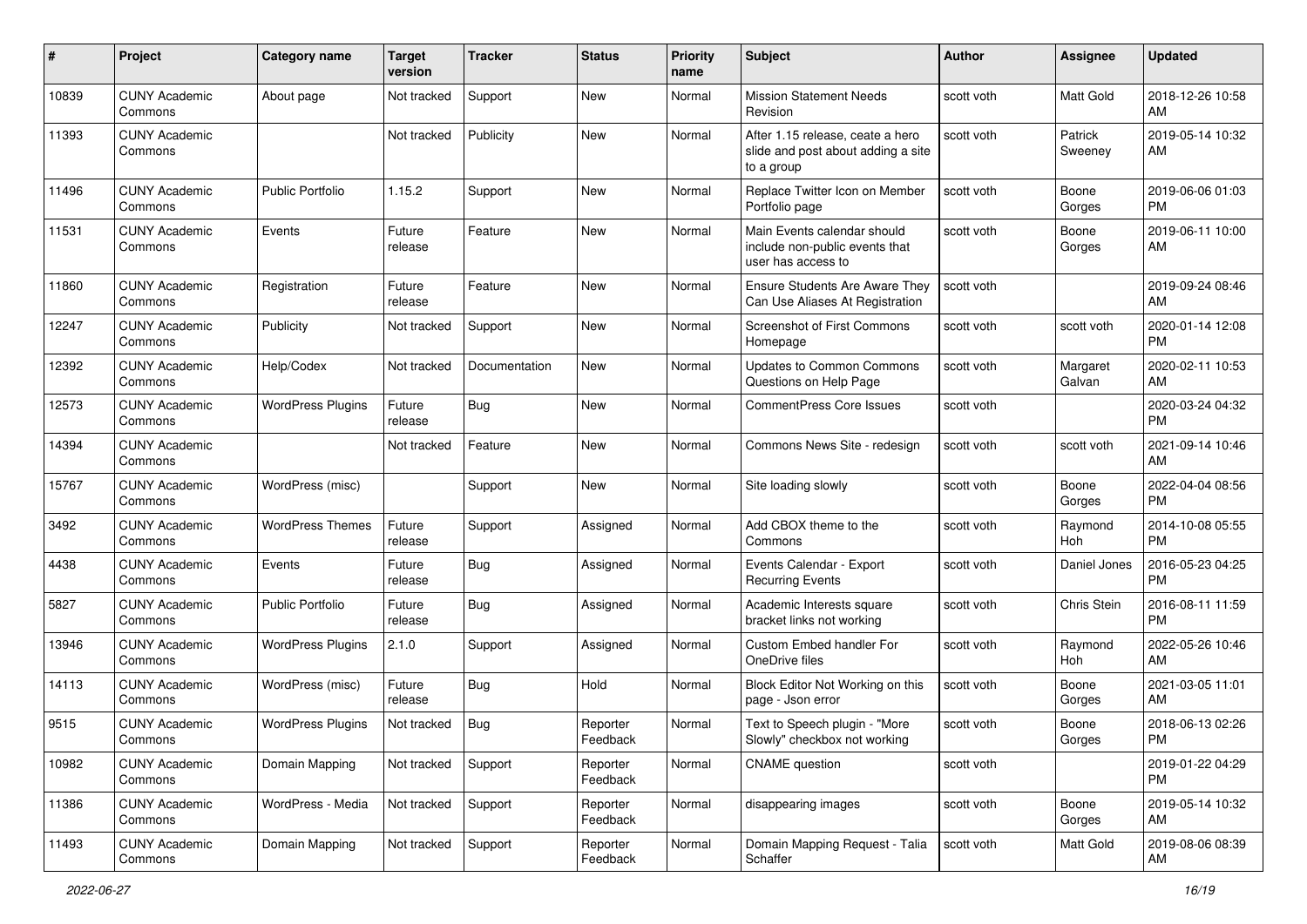| #     | Project                         | <b>Category name</b>     | <b>Target</b><br>version | <b>Tracker</b> | <b>Status</b>        | <b>Priority</b><br>name | <b>Subject</b>                                                   | <b>Author</b>        | <b>Assignee</b>       | <b>Updated</b>                |
|-------|---------------------------------|--------------------------|--------------------------|----------------|----------------------|-------------------------|------------------------------------------------------------------|----------------------|-----------------------|-------------------------------|
| 11788 | <b>CUNY Academic</b><br>Commons | <b>WordPress Plugins</b> | Future<br>release        | Support        | Reporter<br>Feedback | Normal                  | Plugin Reguest - Browse Aloud                                    | scott voth           |                       | 2019-09-24 08:42<br>AM        |
| 16245 | <b>CUNY Academic</b><br>Commons | WordPress (misc)         |                          | Bug            | Reporter<br>Feedback | Normal                  | Save Button missing on<br><b>WordPress Profile page</b>          | scott voth           | Raymond<br><b>Hoh</b> | 2022-06-16 03:09<br><b>PM</b> |
| 14994 | <b>CUNY Academic</b><br>Commons | cdev.gc.cuny.edu         | Not tracked              | Support        | In Progress          | Normal                  | Clear Cache on CDEV                                              | scott voth           | Raymond<br>Hoh        | 2021-12-07 03:51<br><b>PM</b> |
| 10439 | <b>CUNY Academic</b><br>Commons | Design                   | 2.1.0                    | Design/UX      | <b>New</b>           | Normal                  | <b>Create Style Guide for Commons</b>                            | Sonja Leix           | Sara Cannon           | 2022-06-23 06:20<br><b>PM</b> |
| 10368 | <b>CUNY Academic</b><br>Commons |                          | Future<br>release        | Feature        | Assigned             | Normal                  | Use ORCID data to populate<br>academic profile page              | Stephen Francoeur    | Boone<br>Gorges       | 2018-09-25 01:53<br><b>PM</b> |
| 11624 | <b>CUNY Academic</b><br>Commons | WordPress (misc)         | Not tracked              | Support        | <b>New</b>           | Normal                  | Change pages into posts or swap<br>database for a Commons site?  | Stephen Klein        | Raymond<br>Hoh        | 2019-07-09 11:04<br>AM        |
| 4972  | <b>CUNY Academic</b><br>Commons | Analytics                | Not tracked              | Bug            | <b>New</b>           | Normal                  | <b>Newsletter Analytics</b>                                      | Stephen Real         | Matt Gold             | 2015-12-09 12:54<br><b>PM</b> |
| 8440  | <b>CUNY Academic</b><br>Commons | Onboarding               | Not tracked              | Bug            | New                  | Normal                  | Create Test Email Accounts for<br><b>Onboarding Project</b>      | Stephen Real         | <b>Stephen Real</b>   | 2017-08-01 09:49<br><b>PM</b> |
| 9643  | <b>CUNY Academic</b><br>Commons | Publicity                | Not tracked              | Feature        | <b>New</b>           | Normal                  | Create a page on the Commons<br>for logos etc.                   | Stephen Real         | Stephen Real          | 2018-04-24 10:53<br>AM        |
| 14629 | <b>CUNY Academic</b><br>Commons |                          | Not tracked              | Bug            | Reporter<br>Feedback | Normal                  | Possible Post Order Bug?                                         | <b>Syelle Graves</b> |                       | 2021-09-14 10:47<br>AM        |
| 11556 | <b>CUNY Academic</b><br>Commons | Courses                  | Not tracked              | Bug            | Reporter<br>Feedback | Normal                  | Instructor name given in course<br>listing                       | Tom Harbison         |                       | 2019-06-25 04:12<br><b>PM</b> |
| 12198 | <b>CUNY Academic</b><br>Commons |                          | Not tracked              | <b>Bug</b>     | Reporter<br>Feedback | Normal                  | Duplicate listing in My Sites                                    | Tom Harbison         |                       | 2019-12-09 05:50<br><b>PM</b> |
| 5679  | <b>CUNY Academic</b><br>Commons | Analytics                | Not tracked              | Feature        | <b>New</b>           | Normal                  | Logged In Users for GA                                           | Valerie Townsend     | Valerie<br>Townsend   | 2016-06-11 09:49<br>AM        |
| 1166  | <b>CUNY Academic</b><br>Commons | <b>Email Invitations</b> | Future<br>release        | Feature        | <b>New</b>           | Low                     | Better organizational tools for<br>Sent Invites                  | Boone Gorges         | Boone<br>Gorges       | 2015-11-09 06:02<br><b>PM</b> |
| 1167  | <b>CUNY Academic</b><br>Commons | <b>Email Invitations</b> | Future<br>release        | Feature        | <b>New</b>           | Low                     | Allow email invitations to be<br>resent                          | Boone Gorges         | Boone<br>Gorges       | 2015-11-12 12:53<br>AM        |
| 3048  | <b>CUNY Academic</b><br>Commons | <b>Public Portfolio</b>  | Future<br>release        | Feature        | <b>New</b>           | Low                     | Images for rich text profile fields                              | Boone Gorges         | Boone<br>Gorges       | 2014-02-19 12:56<br><b>PM</b> |
| 6749  | <b>CUNY Academic</b><br>Commons | Events                   | Future<br>release        | Bug            | <b>New</b>           | Low                     | BPEO iCal request can trigger<br>very large number of DB queries | Boone Gorges         | Raymond<br><b>Hoh</b> | 2016-11-15 10:09<br><b>PM</b> |
| 1165  | <b>CUNY Academic</b><br>Commons | <b>Email Invitations</b> | Future<br>release        | Feature        | Assigned             | Low                     | Allow saved lists of invitees under<br>Send Invites              | Boone Gorges         | Boone<br>Gorges       | 2015-11-09 06:03<br><b>PM</b> |
| 1417  | <b>CUNY Academic</b><br>Commons | <b>BuddyPress Docs</b>   | Future<br>release        | Feature        | Assigned             | Low                     | Bulk actions for BuddyPress Docs                                 | <b>Boone Gorges</b>  | Boone<br>Gorges       | 2016-10-17 10:41<br><b>PM</b> |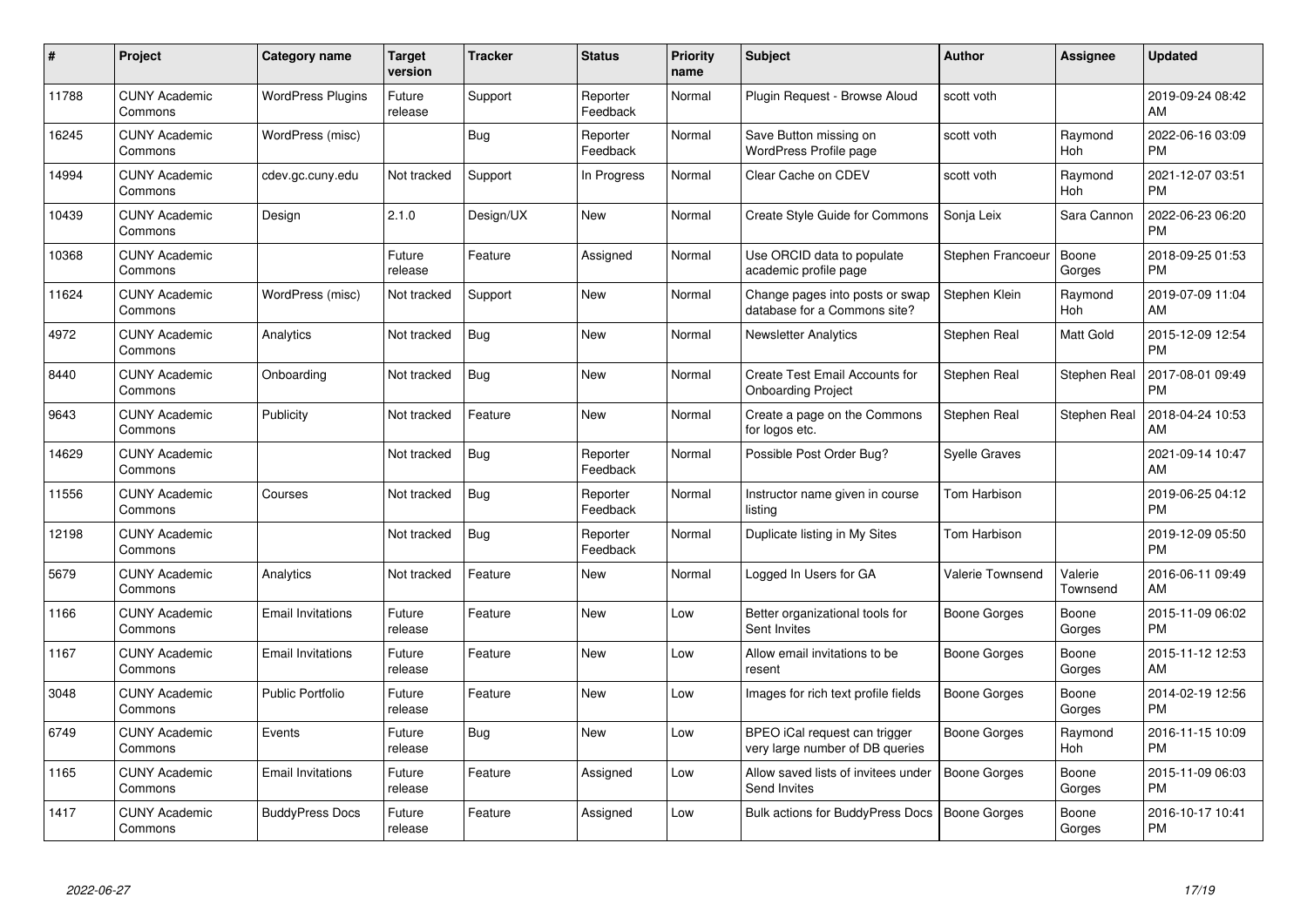| #             | Project                         | <b>Category name</b>       | <b>Target</b><br>version | <b>Tracker</b> | <b>Status</b>        | <b>Priority</b><br>name | Subject                                                                                                                                               | Author               | Assignee            | <b>Updated</b>                |
|---------------|---------------------------------|----------------------------|--------------------------|----------------|----------------------|-------------------------|-------------------------------------------------------------------------------------------------------------------------------------------------------|----------------------|---------------------|-------------------------------|
| 1423          | <b>CUNY Academic</b><br>Commons | BuddyPress (misc)          | Future<br>release        | Feature        | Assigned             | Low                     | Show an avatar for pingback<br>comment activity items                                                                                                 | <b>Boone Gorges</b>  | <b>Tahir Butt</b>   | 2016-10-24 12:03<br><b>PM</b> |
| 1983          | <b>CUNY Academic</b><br>Commons | Home Page                  | Future<br>release        | Feature        | Assigned             | Low                     | Media Library integration with<br>Featured Content plugin                                                                                             | <b>Boone Gorges</b>  | Dominic<br>Giglio   | 2014-03-17 10:34<br>AM        |
| 3615          | <b>CUNY Academic</b><br>Commons | Redmine                    | Not tracked              | Feature        | New                  | Low                     | Create Redmine issues via email                                                                                                                       | Dominic Giglio       | Boone<br>Gorges     | 2017-11-16 11:36<br>AM        |
| 2325          | <b>CUNY Academic</b><br>Commons | BuddyPress (misc)          | Future<br>release        | Feature        | Assigned             | Low                     | Profile should have separate<br>fields for first/last names                                                                                           | local admin          | Boone<br>Gorges     | 2015-11-09 06:09<br><b>PM</b> |
| 2610          | <b>CUNY Academic</b><br>Commons | Group Invitations          | Future<br>release        | Feature        | Assigned             | Low                     | Request: Custom invitation<br>message to group invites                                                                                                | local admin          | Boone<br>Gorges     | 2015-11-09 06:13<br><b>PM</b> |
| 6389          | <b>CUNY Academic</b><br>Commons | <b>BuddyPress Docs</b>     | Future<br>release        | Feature        | New                  | Low                     | Make Discussion Area Visible<br>When Editing a Doc                                                                                                    | Luke Waltzer         | Boone<br>Gorges     | 2016-10-21 04:16<br><b>PM</b> |
| 6392          | <b>CUNY Academic</b><br>Commons | Group Forums               | Future<br>release        | Design/UX      | Assigned             | Low                     | Composition/Preview Panes in<br>Forum Posts                                                                                                           | Luke Waltzer         | Paige Dupont        | 2016-10-21 04:26<br><b>PM</b> |
| 6356          | <b>CUNY Academic</b><br>Commons | <b>WordPress Plugins</b>   | Future<br>release        | Bug            | Reporter<br>Feedback | Low                     | Should Subscribe2 be<br>deprecated?                                                                                                                   | Luke Waltzer         |                     | 2017-03-20 12:20<br><b>PM</b> |
| 5050          | <b>CUNY Academic</b><br>Commons | Social Paper               | Future<br>release        | Feature        | New                  | Low                     | Making comments visible in SP<br>editing mode (SP suggestion #1)                                                                                      | Marilyn Weber        | Samantha<br>Raddatz | 2019-09-17 11:10<br><b>PM</b> |
| 5052          | <b>CUNY Academic</b><br>Commons | Social Paper               | Future<br>release        | Feature        | New                  | Low                     | Sentence by sentence or line by<br>line comments (SP suggestion #3)                                                                                   | Marilyn Weber        | Boone<br>Gorges     | 2016-02-11 10:24<br><b>PM</b> |
| 5053          | <b>CUNY Academic</b><br>Commons | Social Paper               | Future<br>release        | Feature        | New                  | Low                     | Scrollable menu to add readers<br>(SP suggestion #4)                                                                                                  | Marilyn Weber        | Samantha<br>Raddatz | 2016-04-21 05:21<br><b>PM</b> |
| 5058          | <b>CUNY Academic</b><br>Commons | Social Paper               | Future<br>release        | Feature        | New                  | Low                     | Can there be a clearer signal that<br>even when comments have<br>already been made you add<br>comments by clicking on the side?<br>(SP suggestion #5) | <b>Marilyn Weber</b> | Samantha<br>Raddatz | 2016-02-11 10:24<br><b>PM</b> |
| 13912         | <b>CUNY Academic</b><br>Commons |                            | Not tracked              | Feature        | Hold                 | Low                     | posting "missed schedule"                                                                                                                             | Marilyn Weber        |                     | 2021-02-23 10:46<br>AM        |
| 11971         | <b>CUNY Academic</b><br>Commons | <b>Email Notifications</b> | Future<br>release        | Bug            | Reporter<br>Feedback | Low                     | Pictures obscured in emailed post<br>notifications                                                                                                    | Marilyn Weber        | Raymond<br>Hoh      | 2019-11-21 01:14<br><b>PM</b> |
| 2577          | <b>NYCDH Community</b><br>Site  |                            |                          | Feature        | Assigned             | Low                     | Investigate Potential to Add Links<br>to the Forum                                                                                                    | <b>Mark Newton</b>   | Alex Gil            | 2013-05-16 09:40<br><b>PM</b> |
| 2576          | NYCDH Community<br>Site         |                            |                          | Bug            | Hold                 | Low                     | Test Next Button in Javascript<br><b>Tutorial Under Activities</b>                                                                                    | Mark Newton          | Alex Gil            | 2013-05-18 02:55<br>PM        |
| $ 310\rangle$ | <b>CUNY Academic</b><br>Commons | BuddyPress (misc)          | Future<br>release        | Feature        | Assigned             | Low                     | Friend Request Email                                                                                                                                  | Matt Gold            | Samantha<br>Raddatz | 2015-11-09 05:08<br><b>PM</b> |
| 333           | <b>CUNY Academic</b><br>Commons | <b>Email Notifications</b> | Future<br>release        | Feature        | Assigned             | Low                     | Delay Forum Notification Email<br>Delivery Until After Editing Period<br>Ends                                                                         | Matt Gold            | Raymond<br>Hoh      | 2015-11-09 06:01<br>PM        |